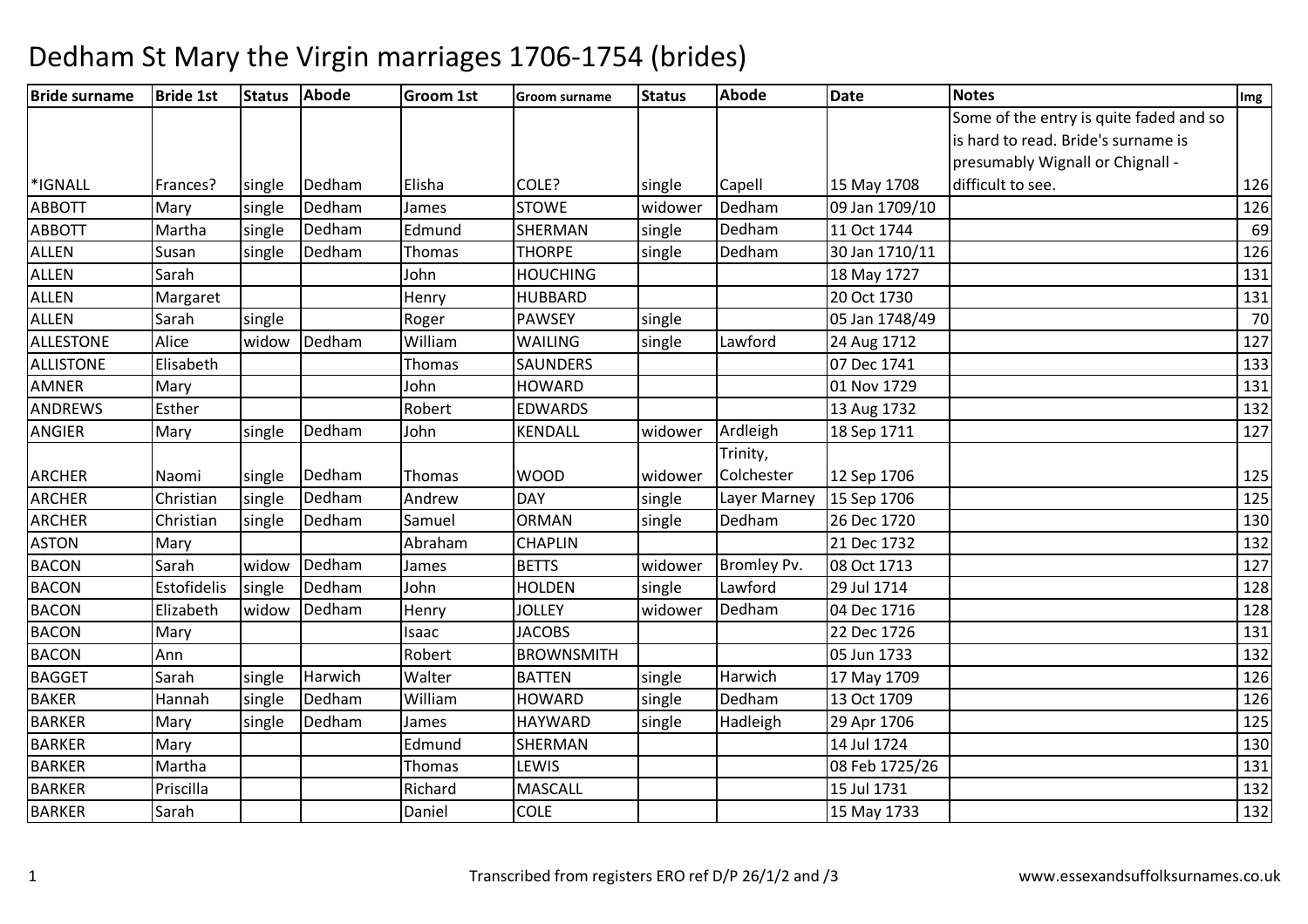| <b>Bride surname</b> | <b>Bride 1st</b> | <b>Status</b> | Abode             | <b>Groom 1st</b> | <b>Groom surname</b> | <b>Status</b> | Abode               | <b>Date</b>    | <b>Notes</b>                                                                                                               | Img |
|----------------------|------------------|---------------|-------------------|------------------|----------------------|---------------|---------------------|----------------|----------------------------------------------------------------------------------------------------------------------------|-----|
| <b>BARNS</b>         | Susan            |               |                   | <b>Thomas</b>    | <b>SHARP</b>         |               |                     | 10 Dec 1741    |                                                                                                                            | 133 |
| <b>BARTON</b>        | Thomesin         |               | Dedham            | John             | <b>HATCH</b>         |               | Dedham              | 26 Jun 1743    | By banns                                                                                                                   | 69  |
| <b>BECKWITH</b>      | Mary             |               |                   | Thomas           | <b>COLE</b>          |               |                     | 10 Jun 1725    |                                                                                                                            | 131 |
| <b>BELCHAM</b>       | Mary             |               |                   | Robert           | <b>WRINCH</b>        |               |                     | 14 Dec 1730    |                                                                                                                            | 131 |
| <b>BENTLY</b>        | Sarah            |               |                   | Samuel           | <b>CASCOTON</b>      |               |                     | 08 Sep 1730    |                                                                                                                            | 131 |
| <b>BENTLY</b>        | Mary             |               |                   | Henry            | <b>COWELL</b>        |               |                     | 19 Oct 1732    |                                                                                                                            | 132 |
| <b>BETSWORTH</b>     | Dorothy          |               |                   | Robt.            | <b>BEACHAM</b>       |               |                     | 11 Jul 1725    |                                                                                                                            | 131 |
| <b>BIBBY</b>         | Susan            | single        | Dedham            | George           | <b>COCK</b>          | single        | Dedham              | 11 Feb 1717/18 |                                                                                                                            | 129 |
| <b>BIBBY</b>         | Martha           |               |                   | John             | <b>MACROW</b>        |               |                     | 22 Feb 1725/26 |                                                                                                                            | 131 |
| <b>BIBBY</b>         | Mary             | single        | Dedham            | Roger            | <b>SCOTT</b>         | single        | Dedham              | 16 Apr 1734    |                                                                                                                            | 132 |
| <b>BLOMFIELD</b>     | Mary             | single        | Dedham            | <b>Bezaliel</b>  | <b>BLOMFIELD</b>     | single        | Dedham              | 24 Nov 1709    |                                                                                                                            | 126 |
| <b>BLOWERS</b>       | Mary             |               | Great Oakley John |                  | <b>BROOKER</b>       | single        | <b>Great Oakley</b> | 27 Feb 1745/46 |                                                                                                                            | 69  |
| <b>BLYTH</b>         | Katherine        | single        |                   | Robert           | <b>ALDERTON</b>      | single        |                     | 23 Oct 1750    |                                                                                                                            | 70  |
| <b>BLYTHE</b>        | Jemyma           |               | Dedham            | Roger            | <b>CLARK</b>         | single        | Stratford           | 20 Nov 1734    | By banns. The groom is a sojourner of<br>Stratford                                                                         | 132 |
| <b>BOLEY</b>         | Mary             |               | Dedham            | George           | <b>FRANCIS</b>       |               | Dedham              | 03 Mar 1746/47 |                                                                                                                            | 69  |
| <b>BOLEY</b>         | Mary             |               |                   | James            | <b>HIGHAM</b>        |               |                     | 05 Aug 1753    |                                                                                                                            | 70  |
| <b>BOMSTED</b>       | Mary             |               |                   | Jasper           | <b>ROUSE</b>         |               |                     | 08 Feb 1729/30 | Entered twice in the register - once 8th<br>Feb 1729/30 and again on 9 Feb 1730/1.<br>Someone must've been a tad confused. | 131 |
| <b>BOND</b>          | Elizabeth        | single        | Dedham            | William          | <b>NEWTON</b>        | single        | Layham              | 06 Dec 1711    |                                                                                                                            | 127 |
| <b>BORODWELL</b>     | Eliz.            |               |                   | John             | <b>STRANGE</b>       |               |                     | 31 Mar 1730    |                                                                                                                            | 131 |
| <b>BOTINGHAM</b>     | Margaret         |               | <b>Bradfield</b>  | Samuel           | <b>CARRINGTON</b>    |               | Wix                 | 21 May 1741    |                                                                                                                            | 133 |
| <b>BOUGHTON</b>      | Elizabeth        |               |                   | Richard          | <b>SHARP</b>         |               |                     | 21 Sep 1736    |                                                                                                                            | 132 |
| <b>BOWERS</b>        | Phebe            | single        | Dedham            | John             | BECK[NW]ITH          | widower       | Dedham              | 01 Nov 1715    |                                                                                                                            | 128 |
| <b>BOWTON</b>        | Martha           |               | Dedham            | Robert           | <b>TAYLOR</b>        |               | Mistley             | 18 Aug 1746    |                                                                                                                            | 69  |
|                      |                  |               |                   |                  |                      |               |                     |                | Mr. John Grimwood and Mrs. Elizabeth                                                                                       |     |
| <b>BOYS</b>          | Elizabeth        | single        | Colchester        | John             | <b>GRIMWOOD</b>      | single        | Colchester          | 16 Mar 1711/12 | <b>Boys</b>                                                                                                                | 127 |
| <b>BRADSTREET</b>    | Miriam           | widow         | Dedham            | James            | <b>PURCASS</b>       | single        | Dedham              | 06 May 1707    |                                                                                                                            | 126 |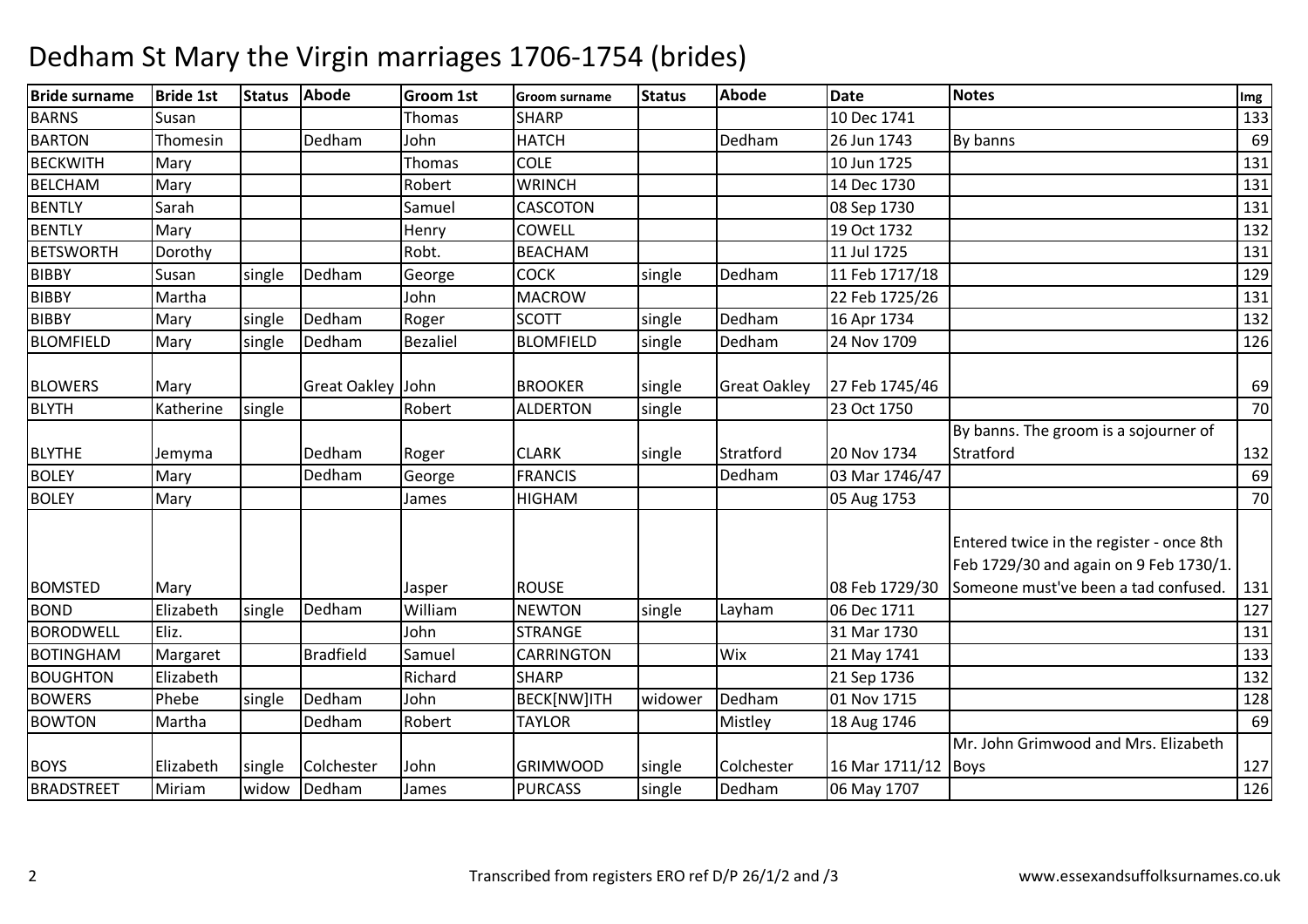| <b>Bride surname</b> | <b>Bride 1st</b> | <b>Status</b> | <b>Abode</b>        | <b>Groom 1st</b> | <b>Groom surname</b> | <b>Status</b> | <b>Abode</b>        | <b>Date</b>    | <b>Notes</b>                                                                                                               | Img |
|----------------------|------------------|---------------|---------------------|------------------|----------------------|---------------|---------------------|----------------|----------------------------------------------------------------------------------------------------------------------------|-----|
|                      |                  |               |                     |                  |                      |               |                     |                | Some of entry quite faded. Groom's first                                                                                   |     |
| <b>BRAIBROOKE</b>    | Mary             | widow         | Dedham              | John?            | <b>MASCALL</b>       | widower       | Dedham              | 26 May 1708    | name difficult to read.                                                                                                    | 126 |
| <b>BRANSTON</b>      | Sarah            | single        | Dedham              | John             | <b>MORGAN</b>        | single        | Much Oakly          | 18 May 1714    |                                                                                                                            | 128 |
|                      |                  |               |                     |                  |                      |               | Trinity,            |                |                                                                                                                            |     |
| <b>BROADIST</b>      | Mary             | single        | Langham             | John             | <b>DOWSELL</b>       | single        | Colchester          | 16 Dec 1707    |                                                                                                                            | 126 |
| <b>BROMLEY</b>       | Elizabeth        | single        | Ardleigh            | Stephen          | <b>GOSLING</b>       | single        | Ardleigh            | 16 Mar 1713/14 |                                                                                                                            | 127 |
| <b>BROOKES</b>       | Ann              |               |                     | Thomas           | <b>GREEN</b>         |               |                     | 17 Oct 1725    |                                                                                                                            | 131 |
| <b>BROWNE</b>        | Elizabeth        | single        | Dedham              | Andrew           | <b>CARTER</b>        | single        | Stratford           | 01 Jan 1709/10 |                                                                                                                            | 126 |
| <b>BROWNE</b>        | Martha           | single        | Dedham              | John             | PARTRIDGE            | single        | Stratford           | 14 May 1716    |                                                                                                                            | 128 |
| <b>BRUCE</b>         | Mary             | single        | Dedham              | Thomas           | <b>GULL</b>          | single        | Dedham              | 24 Apr 1709    |                                                                                                                            | 126 |
| <b>BRUCE</b>         | Susan            | single        | Stratford           | Edmund           | <b>HOY</b>           | single        | Dedham              | 24 Jul 1712    |                                                                                                                            | 127 |
| <b>BUMSTED</b>       | Mary             |               |                     | George           | <b>NEVERD</b>        |               |                     | 30 Sep 1728    |                                                                                                                            | 131 |
| <b>BUMSTED</b>       | Mary             |               |                     | Jasper           | <b>ROUSE</b>         |               |                     | 09 Feb 1730/31 | Entered twice in the register - once 8th<br>Feb 1729/30 and again on 9 Feb 1730/1.<br>Someone must've been a tad confused. | 131 |
| <b>BURGESS</b>       | Naomi            | single        | Harwich             | John             | <b>BATTIN</b>        | single        | Harwich             | 02 Jun 1719    |                                                                                                                            | 129 |
| <b>BURGESS</b>       | Ann              | single        |                     | Thomas           | <b>MAY</b>           | single        |                     | 13 Nov 1722    |                                                                                                                            | 130 |
| <b>BURRAGE</b>       | Sarah            | single        | Dedham              | Edmund           | SHERMAN              | single        | Dedham              | 29 Jun 1712    |                                                                                                                            | 127 |
| <b>BURTON</b>        | Susan            |               |                     | Robt.            | <b>WHITE</b>         |               |                     | 24 May 1726    |                                                                                                                            | 131 |
| <b>BUTCHER</b>       | Mary             | single        | Dedham              | English          | LOTT                 | single        | Dedham              | 13 Sep 1711    |                                                                                                                            | 127 |
| <b>BYNES</b>         | Hannah           | widow         | Dedham              | Samuel           | <b>CALEY</b>         | widower       | Dedham              | 16 Apr 1707    |                                                                                                                            | 126 |
| <b>CABBORN</b>       | Margaret         |               |                     | James            | <b>WOOLFINDEN</b>    |               |                     | 12 Sep 1738    |                                                                                                                            | 133 |
| <b>CABLE</b>         | Elizabeth        | widow         | Harwich             | Daniel           | <b>HARRISON</b>      | single        |                     | 03 Jan 1707/8  | The groom is "A soldier Quartering<br>here."                                                                               | 126 |
| <b>CALEY</b>         | Hannah           |               |                     | William          | <b>SQUIRREL</b>      |               |                     | 11 Dec 1744    |                                                                                                                            | 69  |
| CARRINGTON           | Mary             | single        | Great Oakley George |                  | <b>SIMPSON</b>       | single        | <b>Great Oakley</b> | 13 Sep 1750    |                                                                                                                            | 70  |
| <b>CARTER</b>        | Frances          |               |                     | Stephen          | <b>WRIGHT</b>        |               |                     | 12 Jul 1739    |                                                                                                                            | 133 |
| <b>CHAPLIN</b>       | Mary             |               |                     | Thomas           | <b>ALEFOUNDER</b>    |               |                     | 20 Jul 1721    |                                                                                                                            | 130 |
| <b>CHASE</b>         | Sarah            |               |                     | James            | <b>HUBBARD</b>       |               |                     | 15 Oct 1724    |                                                                                                                            | 131 |
| <b>CHIPPENHAM</b>    | Susan            |               |                     | Jacob            | <b>HAM</b>           |               |                     | 11 Jun 1747    |                                                                                                                            | 69  |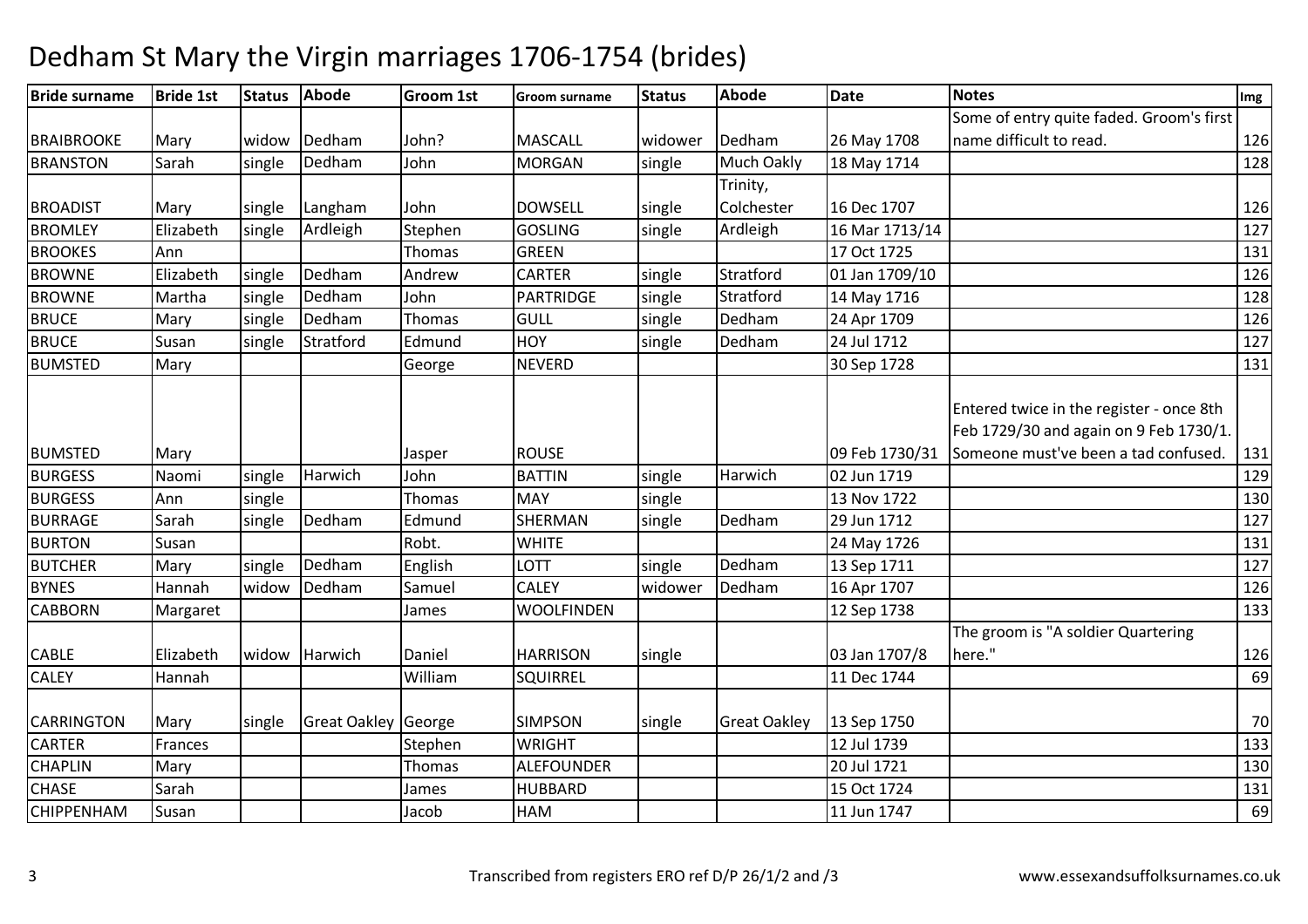| <b>Bride surname</b> | <b>Bride 1st</b> | <b>Status</b> | <b>Abode</b>           | <b>Groom 1st</b> | <b>Groom surname</b> | <b>Status</b> | <b>Abode</b>                | <b>Date</b>    | <b>Notes</b>                             | Img |
|----------------------|------------------|---------------|------------------------|------------------|----------------------|---------------|-----------------------------|----------------|------------------------------------------|-----|
| <b>CHIPPENTON</b>    | Susan            | single        | Polstead               | James            | <b>LUGAR</b>         | single        | Ardleigh                    | 01 Dec 1713    |                                          | 127 |
| <b>CLARK</b>         | Susanna          | single        | Dedham                 | James            | <b>WATTS</b>         | single        | Dedham                      | 03 Jul 1718    |                                          | 129 |
| <b>CLARK</b>         | Hannah           |               |                        | Samuel           | <b>DOBITO</b>        |               |                             | 19 May 1730    |                                          | 131 |
|                      |                  |               |                        |                  |                      |               |                             |                | The year is given as 1730, but the       |     |
|                      |                  |               |                        |                  |                      |               |                             |                | position in the register suggests 1731 - |     |
|                      |                  |               |                        |                  |                      |               |                             |                | so the the actual year of their marriage |     |
| <b>CLARK</b>         | Hannah           |               | Dedham                 | Samuel           | <b>DOBITOO</b>       |               | Langham                     | 19 May 1731    | is unclear.                              | 132 |
| <b>CLARK</b>         | Frances          |               |                        | Joseph           | <b>WALLACE</b>       |               |                             | 21 Feb 1731/32 |                                          | 132 |
| <b>CLIFFORD</b>      | Sus.             |               |                        | Philip           | <b>SMITH</b>         |               |                             | 10 Nov 1726    |                                          | 131 |
| <b>COBBING</b>       | Elisabeth        | single        | L. Bromeley            | John             | <b>BENTLEY</b>       | single        | Ardleigh                    | 05 Aug 1721    |                                          | 130 |
| <b>COBELL</b>        | Joanna           | single        | Dedham                 | Richard          | <b>FOSTER</b>        | single        | Dedham                      | 01 Jul 1711    |                                          | 127 |
| <b>COBELL</b>        | Elizabeth        | single        | Dedham                 | Jaspar           | <b>SAMMS</b>         | single        | Radwinter                   | 13 Jan 1716/17 |                                          | 128 |
| COBY                 | Susan            |               |                        | James            | <b>SANDERS</b>       |               |                             | 01 Oct 1728    |                                          | 131 |
| COCK                 | Elisabeth        | widow         |                        | John             | PILKINGTON           | widower       |                             | 07 Apr 1751    |                                          | 70  |
| <b>COLE</b>          | Anne             | single        | Dedham                 | John             | <b>YOUNG</b>         | single        | Dedham                      | 05 Aug 1708    |                                          | 126 |
| <b>COLE</b>          | Sarah            | widow         | Dedham                 | John             | <b>BUCKINGHAM</b>    | single        | Dedham                      | 15 Jul 1719    |                                          | 129 |
| <b>COLE</b>          | Hannah           |               |                        | Edward           | <b>COOK</b>          |               |                             | 19 Nov 1723    |                                          | 130 |
| <b>COLE</b>          | Frances          |               |                        | Lancelot         | <b>FULLER</b>        |               |                             | 24 Dec 1723    |                                          | 130 |
| <b>COLE</b>          | Elizabeth        | single        | Dedham                 | Benjamin         | <b>STRUTT</b>        | single        | Dedham                      | 09 Jan 1737/38 |                                          | 132 |
| <b>COOK</b>          | Frances          | widow         | Harwich                | Thomas           | <b>WEBB</b>          | widower       | Harwich                     | 03 Oct 1706    |                                          | 125 |
| <b>COOPER</b>        | Susanna          | single        | Dedham                 | Elisha           | <b>COLE</b>          | widower       | Capel                       | 11 Sep 1720    |                                          | 129 |
| <b>COOPER</b>        | Lidia            |               |                        | Daniel           | <b>COPSY</b>         |               |                             | 29 Jul 1733    |                                          | 132 |
| <b>COPPIN</b>        | Priscilla        | single        | Dedham                 | James            | <b>HAMM</b>          | widower       | Ardleigh                    | 07 Feb 1707/8  |                                          | 126 |
| COVIL                | Eliz.            |               |                        | John             | <b>HATCH</b>         |               |                             | 12 Feb 1722/23 |                                          | 130 |
| COWEL                | Mary             |               |                        | Edward           | HAM                  |               |                             | 06 Feb 1730/31 |                                          | 131 |
| COWEL                | Ann              |               |                        | Thomas           | <b>GLADDEN</b>       |               |                             | 05 Nov 1735    |                                          | 132 |
|                      |                  |               | Stoke next<br>Neyland, |                  |                      |               | St. Margaretts<br>Lothbury, |                |                                          |     |
| <b>CRANE</b>         | Martha           | single        | Suffolk                | James            | <b>DALTON</b>        | single        | London                      | 09 Jul 1706    |                                          | 125 |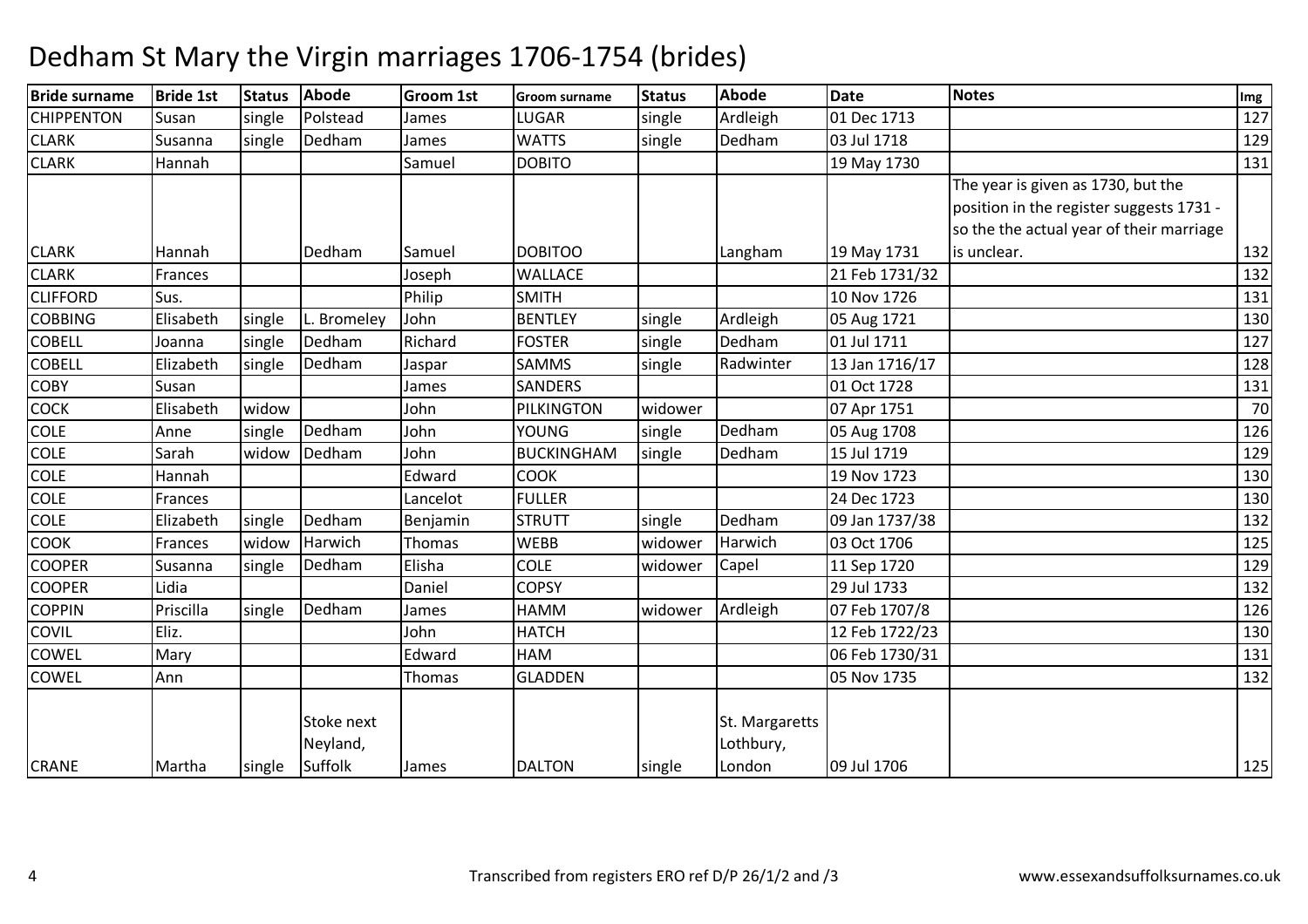| East Bergholt,<br>Mr. Benjamin Chapling & Mis. Rachel<br>Suffolk<br>Creffeild. Married by licence at Lawford.<br><b>CREFFEILD</b><br>Rachel<br><b>CHAPLING</b><br>01 Nov 1721<br>Benjamin | 130<br>Mr. William Fox & Mis. Hannah Creffield   129<br>132 |
|-------------------------------------------------------------------------------------------------------------------------------------------------------------------------------------------|-------------------------------------------------------------|
|                                                                                                                                                                                           |                                                             |
|                                                                                                                                                                                           |                                                             |
|                                                                                                                                                                                           |                                                             |
|                                                                                                                                                                                           |                                                             |
| William<br><b>CREFFIELD</b><br>Dedham<br><b>FOX</b><br>Dedham<br>22 Oct 1719<br>Hannah<br>single<br>single                                                                                |                                                             |
| PHILCOCK<br><b>CRESWELL</b><br>William<br>26 Dec 1735<br>Alice                                                                                                                            |                                                             |
| Horringer,                                                                                                                                                                                |                                                             |
| Suffolk<br><b>CROFT</b><br>Dedham<br><b>BROOK</b><br>25 Oct 1737<br>John<br>Mary                                                                                                          | 132                                                         |
| Dedham<br>Dedham<br><b>CROPLEY</b><br>single<br>John<br><b>WATERTON</b><br>Mary<br>single<br>04 May 1718                                                                                  | 129                                                         |
| <b>CROSS</b><br>Elizabeth<br>Dedham<br><b>STRANGE</b><br>Dedham<br>27 Jul 1708<br>single<br>Samuel<br>single                                                                              | 126                                                         |
| <b>CROSS</b><br>Dedham<br>04 Jul 1717<br><b>WENT</b><br>Langham<br>Hannah<br>single<br>Thomas<br>single                                                                                   | 128                                                         |
| <b>CROSS</b><br><b>BLOOMFIELD</b><br>11 Jun 1728<br>Susanna<br>Samuel                                                                                                                     | 131                                                         |
| <b>CROSS</b><br>Grizil<br><b>SHINGLEWOOD</b><br>12 Jul 1730<br>Joseph                                                                                                                     | 131                                                         |
| <b>CROSS</b><br><b>MASON</b><br>John<br>04 Jan 1754<br>Mary<br>single<br>single                                                                                                           | 70                                                          |
| <b>CROWE</b><br>Sarah<br>Dedham<br>Stratford<br>William<br><b>FISH</b><br>single<br>single<br>24 May 1711                                                                                 | 127                                                         |
| <b>CRUSELL</b><br><b>COOK</b><br>20 Oct 1730<br>Elizabeth<br>Anthony                                                                                                                      | 131                                                         |
| Dedham<br>Dedham<br><b>CUTTER</b><br>Michael<br>Sarah<br>single<br><b>CROWE</b><br>07 Oct 1716<br>single                                                                                  | 128                                                         |
| Branford,<br>Branford,                                                                                                                                                                    |                                                             |
| Suffolk<br>Suffolk<br><b>DAWES</b><br>John<br><b>PEPPER</b><br>23 Jan 1714/15<br>single<br>Mary<br>single                                                                                 | 128                                                         |
| <b>DAWSON</b><br><b>SIMONS</b><br>Dedham<br>26 Jun 1718<br>single<br>Dedham<br>Henry<br>widower<br>Mary                                                                                   | 129                                                         |
| <b>DAY</b><br>Langham<br><b>EDWARDS</b><br>Colchester<br>10 Feb 1715/16<br>Mary<br>single<br>Thomas<br>widower                                                                            | 128                                                         |
| <b>DAY</b><br><b>HASILTON</b><br>20 Jan 1723/24<br>Mary<br>Joseph                                                                                                                         | 130                                                         |
| <b>DAY</b><br>Sarah<br><b>BARKER</b><br>Samuel<br>22 Feb 1731/32                                                                                                                          | 132                                                         |
| <b>DEACON</b><br><b>CARTER</b><br>12 Dec 1727<br>Rebecka<br>George                                                                                                                        | 131                                                         |
| 03 Oct 1725<br><b>DEATH</b><br>Walter<br><b>SICKLEPRICE</b><br>Ann                                                                                                                        | 131                                                         |
| Dedham<br>Dedham<br><b>FENN</b><br><b>DEEKS</b><br>Elizabeth<br>Edmund<br>03 Jan 1720/21<br>single<br>widower                                                                             | 130                                                         |
| Baudsey,                                                                                                                                                                                  |                                                             |
| Dedham<br>Suffolk<br><b>DEEVES</b><br><b>BOUGHTON</b><br>31 Oct 1710<br>Thomas<br>widower<br>Mary<br>single                                                                               | 126                                                         |
| <b>DEEVES</b><br>Dedham<br>Richard<br>Sarah<br><b>THOMPSON</b><br>Langham<br>single<br>widower<br>28 Aug 1716                                                                             | 128                                                         |
| <b>COCK</b><br><b>DEEVES</b><br>Eliz.<br>22 Oct 1729<br>John                                                                                                                              | 131                                                         |
| <b>DEEVES</b><br><b>GARWOOD</b><br>Groom's first name not in register.<br>Judith<br>23 Oct 1732                                                                                           | 132                                                         |
| <b>DORMAN</b><br>Rachel<br>John<br><b>DYER</b><br>20 Nov 1752                                                                                                                             | 70                                                          |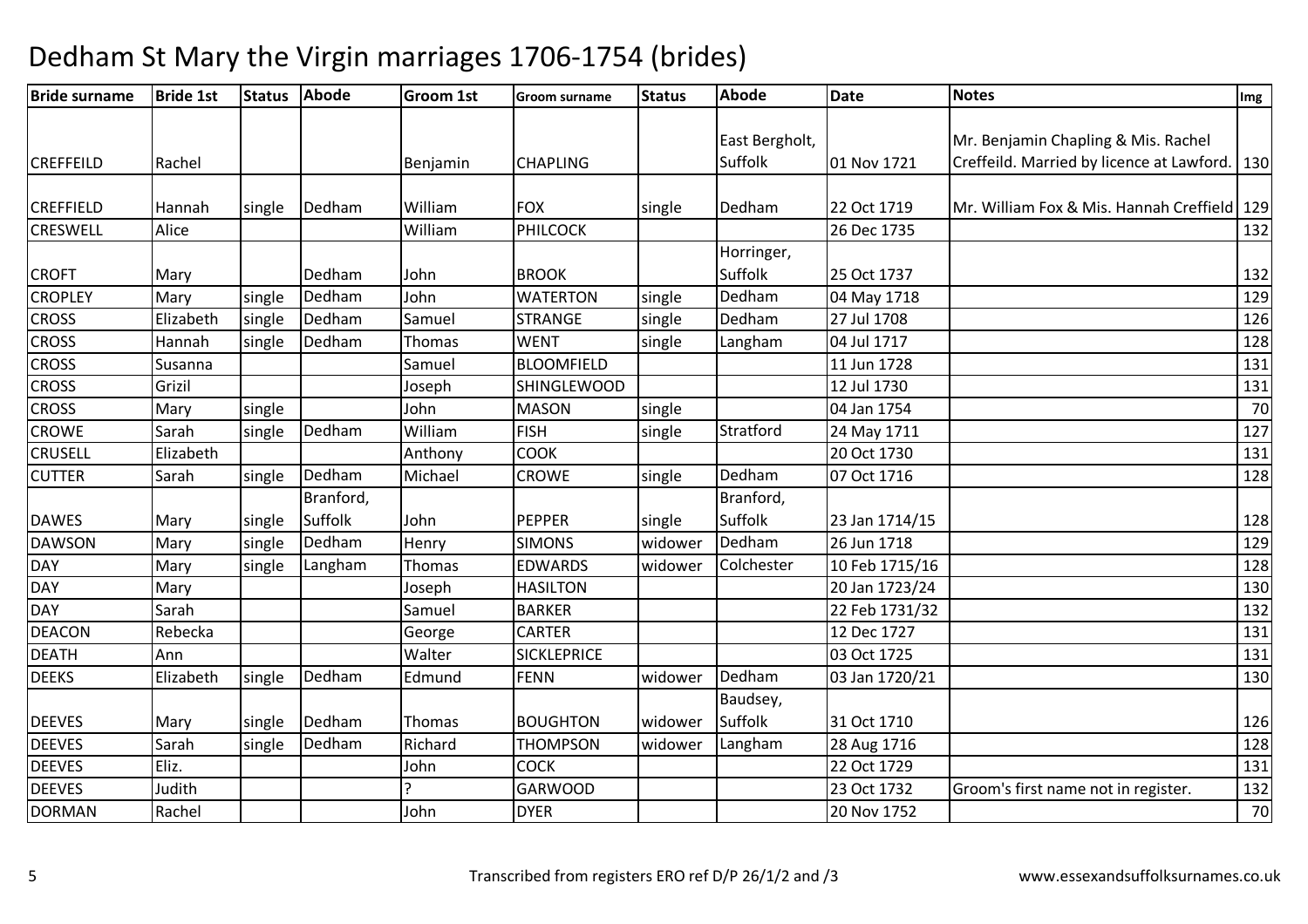| <b>Bride surname</b> | <b>Bride 1st</b> | <b>Status</b> | Abode      | <b>Groom 1st</b> | <b>Groom surname</b> | <b>Status</b> | <b>Abode</b> | <b>Date</b>    | <b>Notes</b> | Img |
|----------------------|------------------|---------------|------------|------------------|----------------------|---------------|--------------|----------------|--------------|-----|
| <b>DOWNES</b>        | Elizabeth        |               |            | James            | <b>WENT</b>          |               |              | 26 Apr 1733    |              | 132 |
| <b>DOWNS</b>         | Elizabeth        | single        | Dedham     | John             | <b>HAMM</b>          | single        | Dedham       | 19 Oct 1712    |              | 127 |
| <b>DOWNS</b>         | Elizabeth        | single        | Dedham     | Edward           | <b>OSBORNE</b>       | widower       | Dedham       | 04 Mar 1719/20 |              | 129 |
| <b>EDGAR</b>         | Sarah            | single        | Wickes     | Joseph           | <b>FORDHAM</b>       | widower       | Wickes       | 10 Feb 1718/19 |              | 129 |
| <b>ELFORD</b>        | Alice            |               |            | John             | <b>DAVISON</b>       |               |              | 23 Dec 1725    |              | 131 |
| <b>ENDFIELD</b>      | Mary             | single        |            | Daniel           | <b>SYMMONS</b>       | single        |              | 05 Nov 1753    |              | 70  |
| <b>EVANS</b>         | Anne             | single        | Dedham     | William          | <b>KEMPSTER</b>      | widower       | Harwich      | 19 Oct 1712    |              | 127 |
| <b>EVATT</b>         | Mary             | widow         | Dedham     | John             | CARPENTER            | single        | Dedham       | 09 Sep 1712    |              | 127 |
| <b>FARROW</b>        | Eliz.            |               |            | Jacob            | HAM                  |               |              | 28 Nov 1727    |              | 131 |
| FENN                 | Mary             | single        | Dedham     | Edward           | <b>FINCHAM</b>       | single        | Dedham       | 06 Nov 1706    |              | 126 |
|                      |                  |               |            |                  |                      |               | Stratford,   |                |              |     |
| <b>FINCH</b>         | Thomasin         | single        | Dedham     | Elias            | <b>STOWE</b>         | single        | Suffolk      | 02 Oct 1716    |              | 128 |
| <b>FISHER</b>        | Hannah           | single        | Harwich    | Edward           | <b>COMINGS</b>       | single        | Harwich      | 28 Oct 1712    |              | 127 |
| <b>FISHER</b>        | Susan            |               |            | Thomas           | <b>SAWYER</b>        |               |              | 02 Jan 1732/33 |              | 132 |
| <b>FISHER</b>        | Martha           |               | Dedham     | John             | <b>GARROOD</b>       |               | Suffolk      | 06 Mar 1753    |              | 70  |
| <b>FLEER</b>         | Elizabeth        | widow         | Harwich    | Thomas           | <b>HART</b>          | widower       | Harwich      | 22 Aug 1706    |              | 125 |
| <b>FORD</b>          | Mary             |               |            | Thomas           | <b>NEVERD</b>        |               |              | 02 Oct 1737    |              | 132 |
|                      |                  |               |            |                  |                      |               | Bardfeild,   |                |              |     |
| <b>FORSTER</b>       | Sarah            | single        | Colchester | Samuel           | <b>MATTHEW</b>       | single        | <b>Essex</b> | 14 May 1717    |              | 128 |
| <b>FOSTER</b>        | Jane             |               |            | <b>Thomas</b>    | <b>FENNER</b>        |               |              | 17 Jul 1748    |              | 70  |
| <b>FRANCES</b>       | Sarah            | single        |            | James            | <b>WATTS</b>         | widower       |              | 05 Feb 1721/22 |              | 130 |
| <b>FRANCIS</b>       | Sarah            |               |            | Daniel           | <b>PORTER</b>        |               |              | 22 Aug 1731    |              | 132 |
| FRED                 | Mary             | widow         | Harwich    | William          | <b>BOSWELL</b>       | single        | Harwich      | 18 Jan 1707/8  |              | 126 |
| <b>FREEMAN</b>       | Mary             | single        | Dedham     | Edmund           | SHERMAN              | widower       | Dedham       | 24 Jan 1715/16 |              | 128 |
| <b>FREEMAN</b>       | Martha           |               |            | Saml.            | <b>WALLIS</b>        |               |              | 27 Mar 1725    |              | 131 |
| <b>FREEMAN</b>       | Mary             |               |            | Joseph           | LEWIS                |               |              | 19 Jun 1729    |              | 131 |
| <b>FREEMAN</b>       | Phebe            |               |            | Samuel           | <b>HUDSON</b>        |               |              | 28 Dec 1732    |              | 132 |
| <b>FULCHER</b>       | Mary             |               |            | Edward           | <b>STIMSON</b>       |               |              | 30 Sep 1735    |              | 132 |
| <b>GANT</b>          | Mary             |               |            | James            | <b>HATCH</b>         |               |              | 16 Sep 1724    |              | 130 |
| <b>GARDINER</b>      | Mary             |               |            | Robert           | <b>HAITON</b>        |               |              | 22 Jan 1732/33 |              | 132 |
| <b>GARNHAM</b>       | Mary             | single        | Dedham     | Henry            | <b>POLLEY</b>        | single        | Patteswick   | 12 Sep 1721    |              | 130 |
| <b>GARRETT</b>       | Elizabeth        | single        | Dedham     | William          | <b>PATRICK</b>       | single        | Dedham       | 31 Oct 1706    |              | 125 |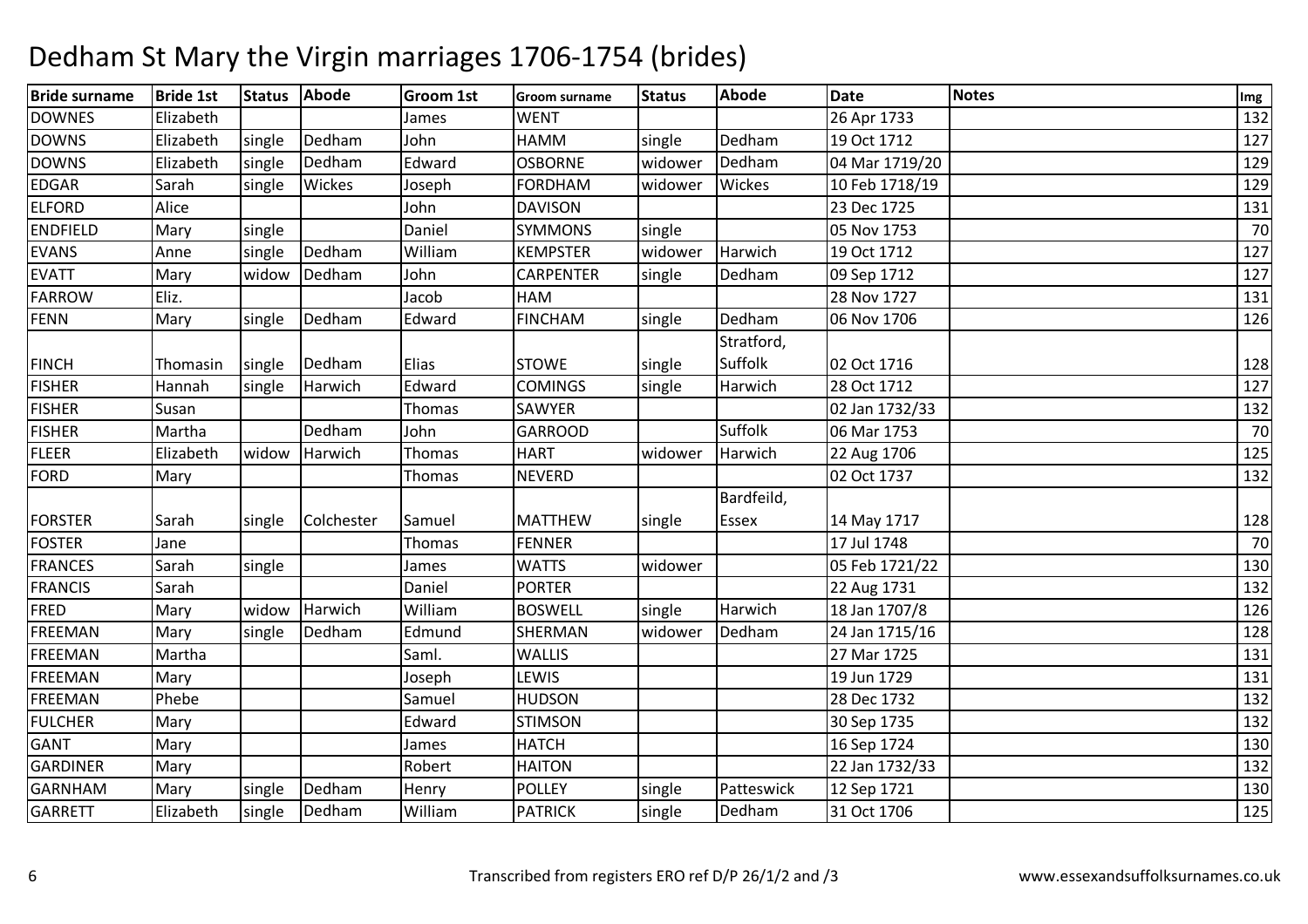| <b>Bride surname</b> | <b>Bride 1st</b> | <b>Status</b> | <b>Abode</b>         | <b>Groom 1st</b> | <b>Groom surname</b> | <b>Status</b> | <b>Abode</b>    | <b>Date</b>    | <b>Notes</b>                                | Img |
|----------------------|------------------|---------------|----------------------|------------------|----------------------|---------------|-----------------|----------------|---------------------------------------------|-----|
| <b>GARWOOD</b>       | Mary             |               |                      | Robert           | <b>HARRISON</b>      |               |                 | 29 Sep 1736    |                                             | 132 |
|                      |                  |               |                      |                  |                      |               |                 |                |                                             |     |
|                      |                  |               |                      |                  |                      |               | St. Buttolph's, |                |                                             |     |
| GAZZARD              | Mary             | single        | Dedham               | John             | <b>GOLDEN</b>        | single        | Colchester      | 19 May 1719    |                                             | 129 |
| <b>GEE</b>           | Hannah           | single        | Dedham               | John             | LARRETT              | single        | Dedham          | 06 May 1711    |                                             | 127 |
|                      |                  |               |                      |                  |                      |               | Morton,         |                |                                             |     |
| <b>GEE</b>           | Sarah            | single        | Dedham               | Richard          | <b>BOWLES</b>        | single        | Norfolk         | 18 May 1719    |                                             | 129 |
| <b>GEE</b>           | <b>Bridget</b>   |               |                      | Edward           | <b>BOLE</b>          |               |                 | 30 Sep 1725    |                                             | 131 |
| <b>GEE</b>           | Martha           |               |                      | Richard          | <b>FISHER</b>        |               |                 | 14 Feb 1726/27 |                                             | 131 |
| <b>GERMING</b>       | Mary             | widow         | Dedham               | Thomas           | SOUTHERNWOOD         | widower       | Dedham          | 29 May 1743    |                                             | 69  |
| <b>GIBBS</b>         | Margaret         | single        | Dedham               | William          | <b>PARSONS</b>       | single        | Lexden          | 16 Dec 1716    |                                             | 128 |
| <b>GLADDING</b>      | Elisabeth        |               |                      | William          | <b>CUTBREAD</b>      |               |                 | 14 Feb 1750/51 |                                             | 70  |
| <b>GODFREY</b>       | Hannah?          | single        | Dedham               | John?            | <b>NOUTH</b>         | single        | Stratford       | 05 May 1708    | First names faded, difficult to read.       | 126 |
| <b>GOODWIN</b>       | Susan            | single        | Harwich              | William          | <b>SCOTT</b>         | single        | Harwich         | 23 May 1706    |                                             | 125 |
| <b>GOSLING</b>       | Deborah          | single        |                      | Wm.              | <b>HATCH</b>         | single        |                 | 02 Jan 1721/22 |                                             | 130 |
| <b>GOSNALL</b>       | Elizabeth        | single        | Dedham               | John             | <b>HILLS</b>         | single        | Dedham          | 18 Aug 1709    |                                             | 126 |
| <b>GOSTLING</b>      | Anna             | single        | Dedham               | William          | <b>VINCE</b>         | single        | Dedham          | 05 Feb 1715/16 |                                             | 128 |
|                      |                  |               | Bradfield,           |                  |                      |               | Chattisham,     |                |                                             |     |
| <b>GOVER</b>         | Mary             | single        | <b>Essex</b>         | John             | <b>ACKFIELD</b>      | widower       | Suffolk         | 17 Jul 1716    |                                             | 128 |
| GREEN                | Anne             | single        | Dedham               | John             | <b>HITCHICOCK</b>    | widower       | Dedham          | 23 Jan 1710/11 |                                             | 126 |
|                      |                  |               | Deptford,            |                  |                      |               |                 |                |                                             |     |
| <b>GREY</b>          | Anne             | single        | Kent                 | Samuel           | CROSSMAN             | single        | Harwich         | 15 Aug 1706    |                                             | 125 |
| <b>GRIMSEY</b>       | Elizabeth        | single        | Dedham               | William          | <b>PATRICK</b>       | widower       | Dedham          | 26 Oct 1712    |                                             | 127 |
| <b>GRINDALL</b>      | Mary             | single        | Dedham               | Abraham          | <b>HOLBOROUGH</b>    | single        | Dedham          | 19 May 1715    |                                             | 128 |
| <b>GULL</b>          | Alice            | single        | Dedham               | Thomas           | <b>BOYTON</b>        | single        | Dedham          | 06 Apr 1714    |                                             | 127 |
| GULL                 | Grisil           | single        | Dedham               | John             | <b>CROSS</b>         | single        | Dedham          | 29 Sep 1714    |                                             | 128 |
| <b>GULL</b>          | Grisel           |               |                      | Richard          | <b>SALMON</b>        |               |                 | 30 Jan 1742/43 |                                             | 133 |
| <b>GULL</b>          | Elisabeth        |               | Dedham               | William          | <b>PEARSON</b>       |               |                 | 29 Oct 1744    |                                             | 69  |
| <b>GULLIVER</b>      | Mary             | widow         | East Bergholt Joseph |                  | <b>CHAPLIN</b>       | widower       | East Bergholt   | 09 Nov 1714    | Mr. Joseph Chaplin & Mrs. Mary Gulliver 128 |     |
| <b>GUSTISON</b>      | Hannah           | single        | Neyland              | Thomas           | <b>BARTON</b>        | single        | Manningtree     | 23 Apr 1706    |                                             | 125 |
| <b>GYLES</b>         | Mary             | widow         |                      | James            | <b>TOPSCOT</b>       |               |                 |                | 21 Mar 1747/48 The groom is a soldier.      | 70  |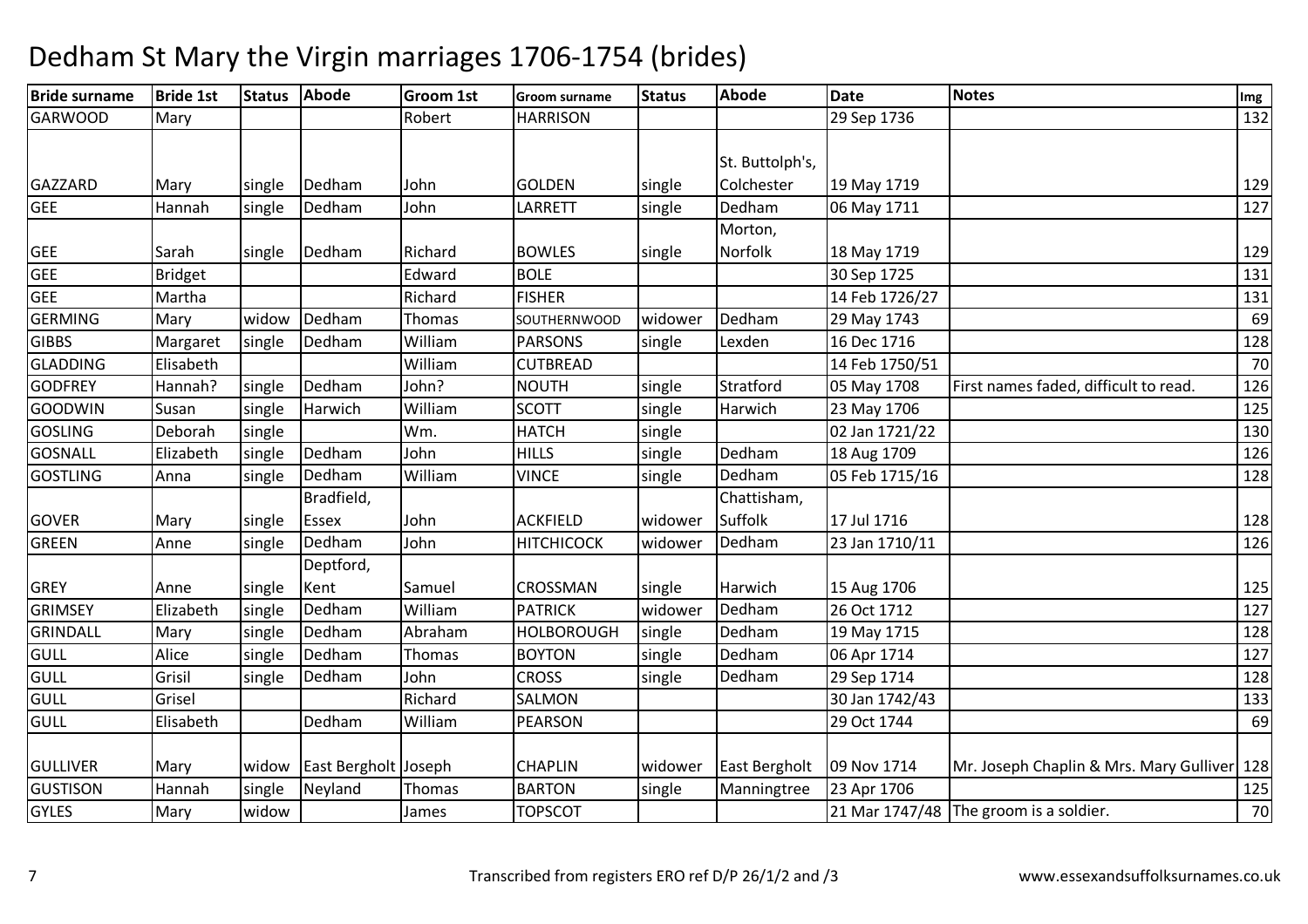| <b>Bride surname</b> | <b>Bride 1st</b> | <b>Status</b> | <b>Abode</b> | <b>Groom 1st</b> | <b>Groom surname</b> | <b>Status</b> | <b>Abode</b>               | <b>Date</b>    | <b>Notes</b> | Img |
|----------------------|------------------|---------------|--------------|------------------|----------------------|---------------|----------------------------|----------------|--------------|-----|
| <b>HALL</b>          | <b>Bridget</b>   | single        | Dedham       | Edward           | <b>GEE</b>           | single        | Dedham                     | 10 Sep 1717    |              | 129 |
| HAM                  | Rebecka          |               | Dedham       | John             | <b>YOUNG</b>         |               | Ardleigh                   | 07 Apr 1724    |              | 130 |
| HAM                  | Susan            | single        |              | John             | <b>НІТСНСОСК</b>     | single        |                            | 20 Oct 1748    |              | 70  |
| <b>HAM</b>           | Esther           | single        |              | William          | <b>BARTON</b>        | single        |                            | 06 Apr 1749    |              | 70  |
| HAM                  | Mary             |               |              | Joseph           | <b>BUTTON</b>        |               |                            | 21 Jul 1752    |              | 70  |
| HAM                  | Martha           | single        |              | George           | <b>MAY</b>           | single        |                            | 27 Dec 1753    |              | 70  |
| <b>HAMM</b>          | Mary             | single        | Dedham       | Henry            | <b>HILLS</b>         | single        | Dedham                     | 10 Nov 1709    |              | 126 |
| <b>HAMM</b>          | Susan            | single        | Dedham       | Richard          | <b>FISHER</b>        | single        | Dedham                     | 27 Dec 1709    |              | 126 |
| <b>HAMM</b>          | Martha           | single        | Dedham       | Robert           | <b>BROWNSMITH</b>    | single        | Lawford                    | 10 May 1720    |              | 129 |
| <b>HAMM</b>          | Sarah            |               |              | Samuel           | <b>COLE</b>          |               |                            | 27 Mar 1733    |              | 132 |
| <b>HARWOOD</b>       | Mary             |               |              | George           | <b>BEEN</b>          |               |                            | 21 Jul 1722    |              | 130 |
| <b>HASTE</b>         | Elizabeth        | single        | Dedham       | John             | APPLEBY              | single        | Langham                    | 10 Dec 1713    |              | 127 |
| <b>HATCH</b>         | Mary             | single        | Dedham       | Edward           | <b>PATRICK</b>       | widower       | Edwardstone                | 24 Jun 1707    |              | 126 |
| <b>HATCH</b>         | Martha           | widow         | Dedham       | Bartholomew      | <b>WATTS</b>         | single        | Dedham                     | 26 Apr 1714    |              | 128 |
| <b>HATCH</b>         | Susan            |               |              | James            | HAM                  |               |                            | 25 Jan 1724/25 |              | 131 |
| <b>HATCH</b>         | Elisabeth        |               | Dedham       | John             | <b>STARLING</b>      |               | Langham                    | 23 Oct 1747    |              | 70  |
| <b>HATCH</b>         | Thomasin         | widow         |              | Edmund           | SHERMAN              | single        |                            | 17 Oct 1748    |              | 70  |
| <b>HATCH</b>         | Grace            |               |              | Isaac            | PHILLEBROWN          |               |                            | 19 Dec 1750    |              | 70  |
| <b>HAZEL</b>         | Elizabeth        |               |              | Isaac            | HAM                  |               |                            | 23 Dec 1731    |              | 132 |
| <b>HEARSHAM</b>      | Margaret         | single        | Dedham       | Nathan           | <b>ALLEN</b>         | single        | Dedham                     | 19 Apr 1719    |              | 129 |
| <b>HIGHAM</b>        | Mary             | single        | Dedham       | Thomas           | <b>BEDFORD</b>       | widower       | Colchester                 | 26 Oct 1713    |              | 127 |
| <b>HIGHAM</b>        | Mary             | widow         | Dedham       | Joshua           | <b>HEDGE</b>         | single        | Dedham                     | 17 Jun 1714    |              | 128 |
| <b>HILDS</b>         | Mary             | single        | Dedham       | John             | <b>BARTON</b>        | single        | Dedham                     | 05 May 1734    | By banns     | 132 |
|                      |                  |               |              |                  |                      |               |                            |                |              |     |
| <b>HILLS</b>         | Mary             | widow         | Dedham       | John             | <b>MACROW</b>        | single        | Little Bromley 30 Sep 1722 |                |              | 130 |
| <b>HILLS</b>         | Elizabeth        |               | Chelmsford   | Thomas           | <b>COLLIER</b>       |               | Ingatestone                | 29 Oct 1723    |              | 130 |
| <b>HILLS</b>         | Frances          |               |              | James            | <b>WATTS</b>         |               |                            | 18 Jun 1724    |              | 130 |
| <b>HINDS</b>         | Mary             |               | Harwich      | John             | <b>BLACKSELL</b>     |               | Harwich                    | 17 Sep 1747    |              | 69  |
| <b>HIRSHAM</b>       | Sarah            |               |              | William          | <b>HIGHAM</b>        |               |                            | 22 Nov 1726    |              | 131 |
| <b>HITCHCOCK</b>     | Sarah            | single        |              | Mason            | <b>GREETHAM</b>      | single        |                            | 09 Jan 1754    |              | 70  |
| <b>HOGRAVE</b>       | Mary             |               |              | Tho.             | <b>ROWLAND</b>       |               |                            | 02 Nov 1724    |              | 131 |
| <b>HOLBOROUGH</b>    | Hannah           | single        | Dedham       | John             | <b>HAYWARD</b>       | single        | Dedham                     | 06 Nov 1716    |              | 128 |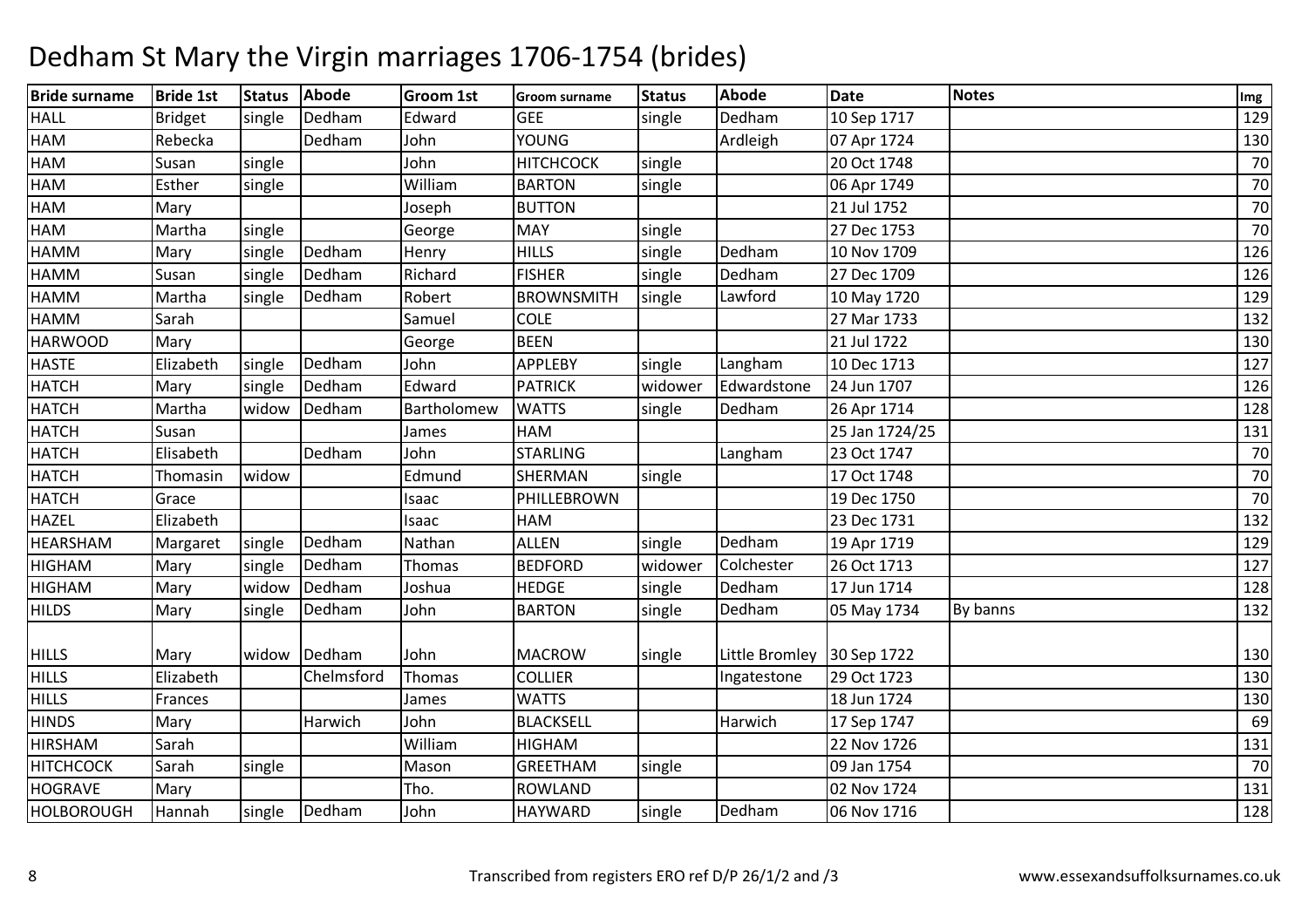| <b>Bride surname</b> | <b>Bride 1st</b> | <b>Status</b> | <b>Abode</b>        | <b>Groom 1st</b> | <b>Groom surname</b> | <b>Status</b> | <b>Abode</b>               | <b>Date</b>              | <b>Notes</b>                                                                                        | Img |
|----------------------|------------------|---------------|---------------------|------------------|----------------------|---------------|----------------------------|--------------------------|-----------------------------------------------------------------------------------------------------|-----|
| <b>HOLDEN</b>        | Susanna          | widow         | Langham             | <b>Thomas</b>    | <b>USHER</b>         | widower       | Colchester                 | 05 Nov 1712              |                                                                                                     | 127 |
| <b>HOUCHIN</b>       | Sarah            |               |                     | Daniel           | <b>TILER</b>         |               |                            | 01 Aug 1751              |                                                                                                     | 70  |
| <b>HOUCHIN</b>       | Mary             |               |                     | John             | <b>HATCH</b>         |               |                            | 12 Apr 1752              |                                                                                                     | 70  |
| <b>HOUGHTON</b>      | Anne             | single        | Dedham              | Abraham          | <b>HAMM</b>          | single        | Dedham                     | 01 Jan 1712/13           |                                                                                                     | 127 |
| HOUGHTON             | Sarah            |               |                     | Richd.           | HAM                  |               |                            | 01 Oct 1723              | Entered after November marriages.                                                                   | 130 |
| <b>HOW</b>           | Mary             | single        | Dedham              | Samuel           | <b>STRAND</b>        | single        | Dedham                     | 13 Mar 1743/44 By banns  |                                                                                                     | 69  |
| <b>HOWARD</b>        | Susanna          |               |                     | Thomas           | <b>HOWGILL</b>       |               |                            | 19 Aug 1733              |                                                                                                     | 132 |
| <b>HOY</b>           | Susan            |               |                     | Stephen          | <b>RUDKIN</b>        |               |                            | 12 Feb 1737/38           |                                                                                                     | 132 |
| <b>HUNNOX</b>        | Hannah           | single        | Dedham              | Benjamin         | <b>GOSLIN</b>        | widower       | Dedham                     | 04 Dec 1737              |                                                                                                     | 132 |
| <b>HYHAM</b>         | Mary             |               |                     | John             | <b>BECKWITH</b>      |               |                            | 19 Jan 1723/24           |                                                                                                     | 130 |
| <b>ILFORD</b>        | Sarah            | single        | Dedham              | Joshua           | <b>ALLEN</b>         | single        | Dedham                     | 06 Oct 1706              |                                                                                                     | 125 |
| <b>JARVIS</b>        | Mary             | single        | Dedham              | <b>Thomas</b>    | <b>GARNHAM</b>       | widower       | Dedham                     | 13 Feb 1710/11           |                                                                                                     | 126 |
| <b>JAY</b>           | Sarah            | single        | Dedham              | George           | <b>ABBOTT</b>        | widower       | Dedham                     | 29 May 1720              |                                                                                                     | 129 |
| <b>JONES</b>         | Elizabeth        | single        | Dedham              | John             | <b>BYFIELD</b>       | single        | Dedham                     | 24 Jan 1706/7            |                                                                                                     | 126 |
| <b>KERRIDGE</b>      | Mary             |               | Ipswich             | Thomas           | <b>BOWTON</b>        |               |                            | 24 Jan 1753              | Not clear if the groom is of Ipswich as<br>well as the bride.                                       | 70  |
| <b>KING</b>          | <b>Beatrice</b>  | widow         | Sudbury             | Thomas           | <b>KING</b>          | single        | Sudbury                    | 06 Jun 1706              |                                                                                                     | 125 |
| <b>KING</b>          | Mary             | single        | Dedham              | John             | BECK[WN]ITH          | single        | Dedham                     | 04 Mar 1711/12 Beckwith. | Groom's surname appears be Becknith,<br>but the n isn't all that clear so might be                  | 127 |
| <b>KING</b>          | Anne             | widow         | Greenstead          | George           | <b>SCRIVENER</b>     | single        | Aldham                     | 23 Apr 1717              |                                                                                                     | 128 |
| LARRIT               | Hannah           |               |                     | <b>Thomas</b>    | <b>HALES</b>         |               |                            | 24 Aug 1735              |                                                                                                     | 132 |
| LAY                  | Mary             |               |                     | James            | <b>NORMAN</b>        |               |                            | 08 Aug 1727              |                                                                                                     | 131 |
| LAYMAN               | Ann              |               | Dedham<br>Mile End, | P                | <b>MIDDLETON</b>     |               | Colchester                 | 28 Nov 1721              | The Revd. Mr. Middleton of Colchester<br>& Mrs. Ann Layman of Dedham. Married<br>at Little Bromley. | 130 |
| LAZELL               | Susanna          | widow         | Colchester          | John             | <b>BRUNNING</b>      | single        | Chappel, Essex 21 Apr 1719 |                          |                                                                                                     | 129 |
| <b>LEACH</b>         | Anne             | single        | Ardleigh            | Anthony          | <b>BARKER</b>        | single        | Dedham                     | 20 Jan 1712/13           |                                                                                                     | 127 |
| <b>LETCH</b>         | Mary             | single        | Dedham              | Robert           | PAMMANT              | single        | Dedham                     | 22 Feb 1714/15           |                                                                                                     | 128 |
| <b>LEWIS</b>         | Margaret         | single        | Dedham              | Thomas           | <b>HOLBROOK</b>      | single        | Dedham                     | 13 May 1714              |                                                                                                     | 128 |
| LEWIS                | Mary             | single        | Dedham              | Daniel           | <b>CHILES</b>        | single        | Dedham                     | 27 Nov 1717              |                                                                                                     | 129 |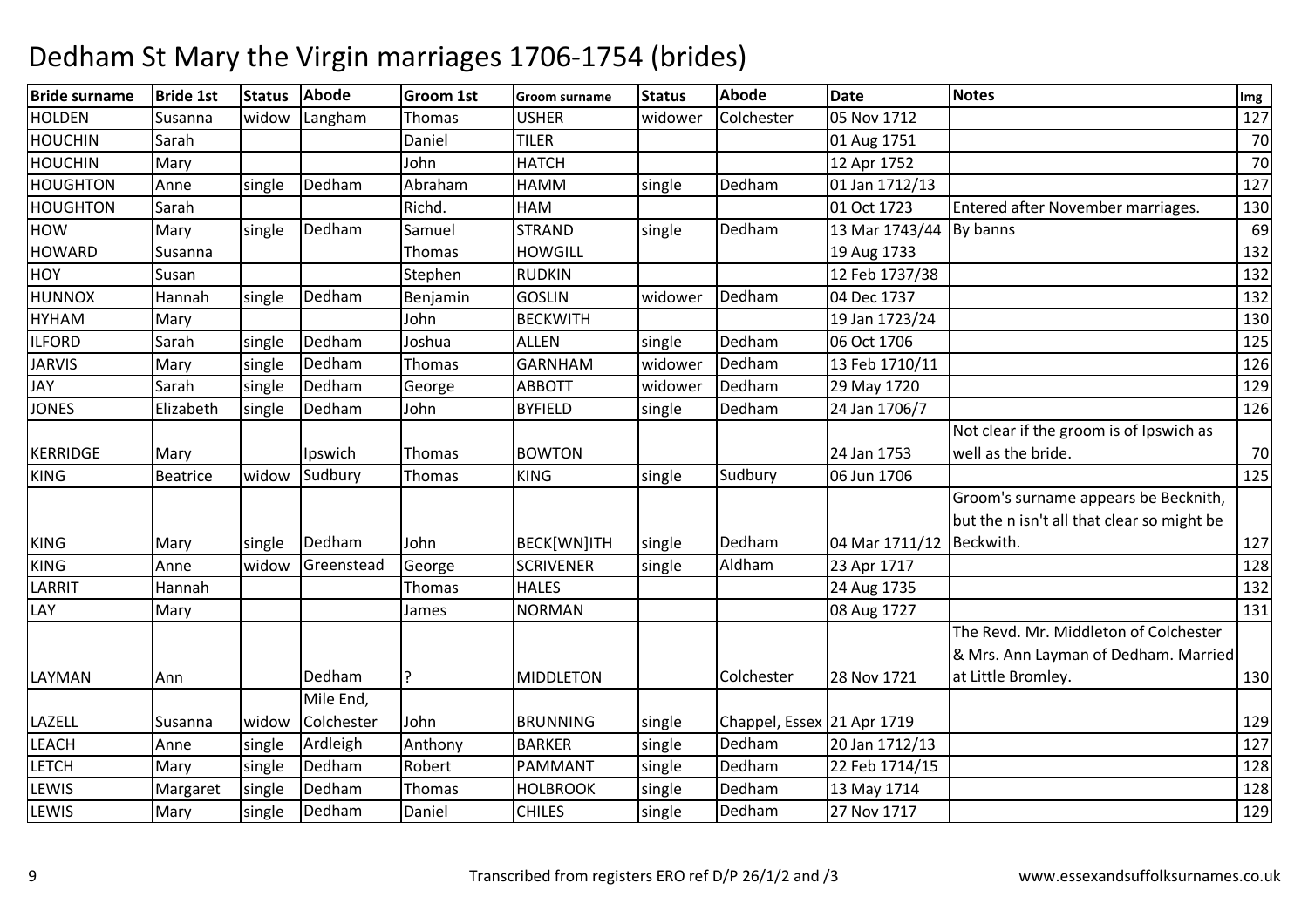| <b>Bride surname</b> | <b>Bride 1st</b> | <b>Status</b> | Abode         | <b>Groom 1st</b> | <b>Groom surname</b> | <b>Status</b> | Abode          | <b>Date</b>    | <b>Notes</b>                              | Img |
|----------------------|------------------|---------------|---------------|------------------|----------------------|---------------|----------------|----------------|-------------------------------------------|-----|
|                      |                  |               |               |                  |                      |               |                |                | Follows marriage in April 1724,           |     |
|                      |                  |               |               |                  |                      |               |                |                | presumably Jan 1723/4 rather than         |     |
| LEWIS                | Rachel           |               |               | John             | <b>FORDHAM</b>       |               |                | 21 Jan 1723/24 | 1724/5.                                   | 130 |
| LILLY                | Hannah           |               |               | Wm.              | <b>HALLS</b>         |               |                | 03 Mar 1729/30 |                                           | 131 |
| <b>LIVIS</b>         | Mary             | single        | Dedham        | Nathanael        | <b>CHAPMAN</b>       | single        | Langham        | 28 Apr 1719    |                                           | 129 |
| <b>LONG</b>          | Eliz.            |               |               | Abraham          | LEWIS                |               |                | 09 Apr 1727    |                                           | 131 |
|                      |                  |               |               |                  |                      |               |                |                | Some of entry quite faded. Groom's first  |     |
| <b>LUCAS</b>         | Elizabeth        |               | widow Harwich | Jeremiah?        | <b>NOCKIN</b>        | single        | Harwich        | 19 May 1708    | name difficult to read.                   | 126 |
| <b>LUCAS</b>         | Elizabeth        | single        | Colchester    | Richard          | <b>PEACOCK</b>       | single        | Colchester     | 30 Oct 1719    |                                           | 129 |
| <b>LUCAS</b>         | Elizabeth        |               |               | John             | <b>BRANSTON</b>      |               |                | 06 Jan 1735/36 |                                           | 132 |
| <b>LUFFKIN</b>       | Anne             | widow         | Dedham        | Edward           | LUGAR                | widower       | Ardleigh       | 18 Oct 1711    |                                           | 127 |
| <b>LUFFKIN</b>       | Martha           | single        | Dedham        | Josiah           | <b>KING</b>          | single        | Little Clacton | 24 Sep 1717    |                                           | 129 |
| <b>LUFKIN</b>        | Mary             |               |               | Jacob            | HAM                  | widower       |                | 04 Jun 1751    |                                           | 70  |
| <b>MAGIE</b>         | Eliz.            |               |               | John             | <b>PENNOCK</b>       |               |                | 01 Oct 1728    |                                           | 131 |
|                      |                  |               |               |                  |                      |               | Stratford,     |                |                                           |     |
| <b>MANHOOD</b>       | Ann              | widow         | Dedham        | John             | <b>FOSTER</b>        | widower       | Suffolk        | 24 Aug 1721    |                                           | 130 |
| <b>MANHOOD</b>       | Frances          |               |               | Thomas           | LEWIS                |               |                | 17 Sep 1727    |                                           | 131 |
| <b>MAPLES</b>        | Judith           | single        | Colchester    | Samuel           | <b>SMITH</b>         | single        | Colchester     | 14 Apr 1707    |                                           | 126 |
| <b>MARSH</b>         | Elis.            |               |               | Charles          | <b>BLACKMAN</b>      |               |                | 11 Sep 1724    |                                           | 130 |
| <b>MARTIN</b>        | Susan            | single        | Dedham        | William          | <b>RAISON</b>        | single        | Dedham         | 30 Nov 1710    |                                           | 126 |
| <b>MARTIN</b>        | Mary             |               |               | Isaac            | <b>LING</b>          |               |                | 24 Jan 1725/26 |                                           | 131 |
| <b>MASCALL</b>       | Elisabeth        |               | Dedham        | Joshua           | <b>GRIMWOOD</b>      |               | Dedham         | 11 Jun 1721    |                                           | 130 |
| <b>MASON</b>         | Mary             |               | Dedham        | Tho.             | <b>JOSCELYN</b>      |               | Horseleigh     | 26 Oct 1721    |                                           | 130 |
|                      |                  |               |               |                  |                      |               |                |                | Some of the entry is quite faded. Bride's |     |
| <b>MATSOME</b>       | Hanna?           | single        | Dedham        | John             | <b>BONES</b>         | single        | Stratford      | 15 May 1708    | first name difficult to read.             | 126 |
|                      |                  |               |               |                  |                      |               |                |                | Mr Humphrey May of Stutton or             |     |
|                      |                  |               |               |                  |                      |               | Stutton or     |                | Whetton, Suffolk & Mrs Rebecca May of     |     |
|                      |                  |               |               |                  |                      |               | Whetton,       |                | Dedham (groom's abode given as            |     |
| <b>MAY</b>           | Rebecca          |               | Dedham        | Humphrey         | <b>MAY</b>           |               | Suffolk        | 01 Jun 1732    | "Stutton or Whetton")                     | 132 |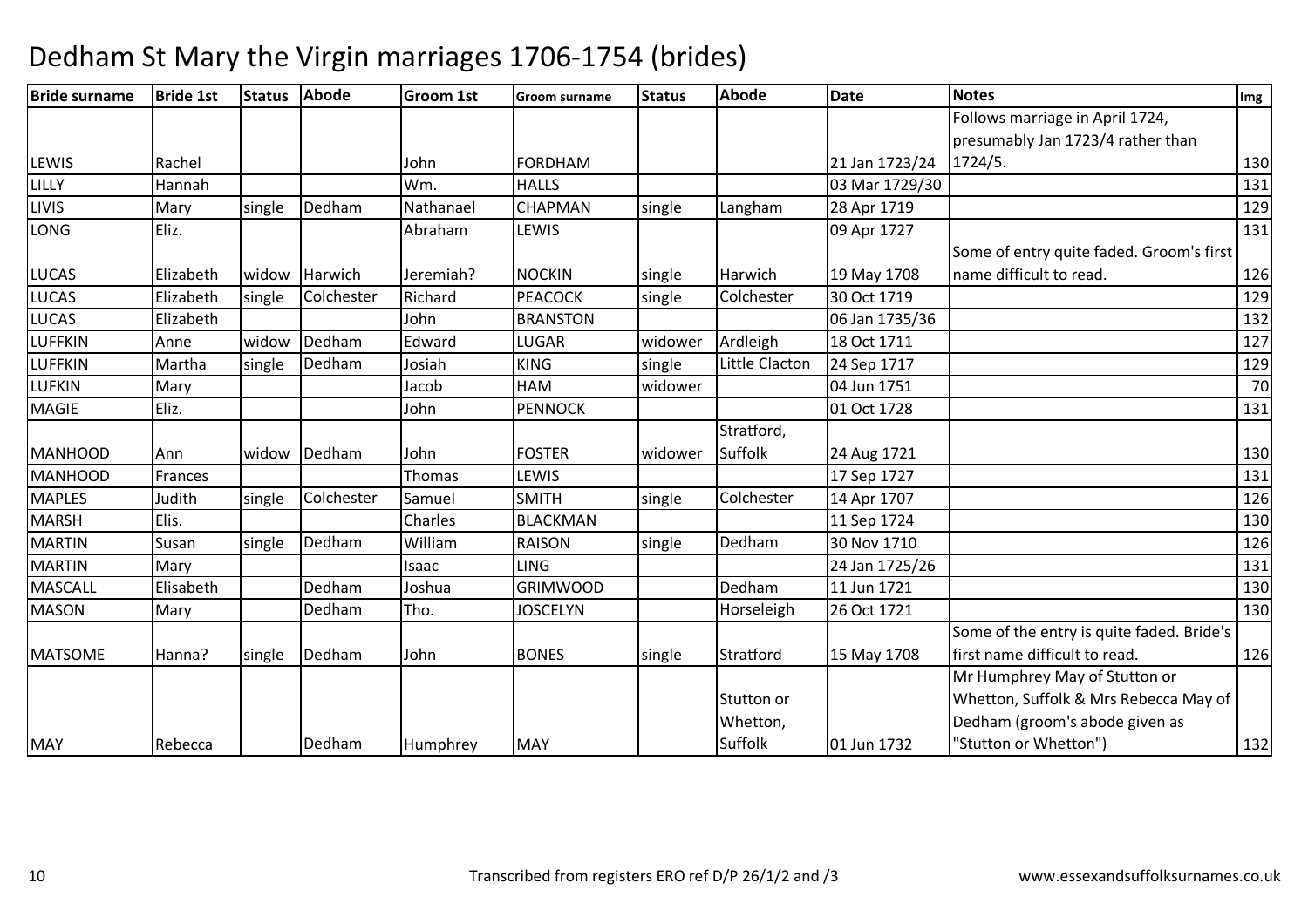| <b>Bride surname</b> | <b>Bride 1st</b> | <b>Status</b> | <b>Abode</b> | <b>Groom 1st</b> | <b>Groom surname</b> | <b>Status</b> | Abode                | <b>Date</b>    | <b>Notes</b>                              | Img |
|----------------------|------------------|---------------|--------------|------------------|----------------------|---------------|----------------------|----------------|-------------------------------------------|-----|
|                      |                  |               |              |                  |                      |               |                      |                | The bride is Mrs Lucy Mi[el]ton. See also |     |
|                      |                  |               |              |                  |                      |               |                      |                | Mrs Mieto, married on 22 May 1722 - is    |     |
|                      |                  |               |              |                  |                      |               |                      |                | Mieto abbreviated from Mieton (or         |     |
| MI[LE]TON            | Lucy             |               |              | Robt.            | <b>BAINES</b>        |               |                      | 09 Dec 1727    | should it be Milton?)                     | 131 |
| <b>MIETO</b>         |                  | widow         |              | Tho.             | <b>GIBSON</b>        | widower       |                      | 22 May 1722    | The bride is Mrs. Mieto.                  | 130 |
| <b>MIXER</b>         | Christian        | single        | Dedham       | Joseph           | CRACKNELL            | single        | Dedham               | 19 Jun 1711    |                                           | 127 |
| <b>MIXER</b>         | Elizabeth        | widow         | Dedham       | Daniel           | <b>FRANCIS</b>       | single        | <b>East Bargholt</b> | 17 Dec 1717    |                                           | 129 |
|                      |                  |               |              |                  |                      |               | Chelmondisto         |                |                                           |     |
| <b>MIXER</b>         | Margarett        |               |              | John             | <b>WENT</b>          |               | n, Suffolk           | 14 Nov 1721    |                                           | 130 |
| <b>MOORE</b>         | Mary             |               |              | Daniel           | LORD                 |               | Norfolk              | 14 Jun 1749    |                                           | 70  |
| <b>MOTT</b>          | Ann              |               |              | George           | <b>RUTLAND</b>       |               |                      | 06 Dec 1727    |                                           | 131 |
|                      |                  |               |              |                  |                      |               | Hadleigh,            |                |                                           |     |
| MOULSHAM             | Elizabeth        | single        | Dedham       | Henry            | <b>WILKINSON</b>     | single        | Suffolk              | 13 Nov 1715    |                                           | 128 |
| MOULSHAM             | Mary             | single        | Dedham       | William          | <b>CROSS</b>         | single        | Dedham               | 21 Feb 1716/17 |                                           | 128 |
| <b>MUMFORD</b>       | <b>Bridget</b>   |               |              | William          | <b>GROVE</b>         |               |                      | 25 Jul 1725    |                                           | 131 |
| <b>MUNKIN</b>        | Mary             | widow         |              | William          | <b>ABBOT</b>         |               |                      | 24 Oct 1730    |                                           | 131 |
| <b>MUNTFORD</b>      | Sarah            | widow         | Dedham       | John             | <b>KING</b>          | widower       | Langham              | 15 Aug 1717    |                                           | 128 |
| <b>MURILS</b>        | EI.              |               |              | Anthony          | <b>BARKER</b>        |               |                      | 10 Jan 1722/23 |                                           | 130 |
| <b>NEP</b>           | Sarah            | single        | Stratford    | Thomas           | <b>ALLISTON</b>      | single        | Dedham               | 17 Oct 1722    |                                           | 130 |
| <b>NEVILL</b>        | Sarah            | single        | Dedham       | Henry            | LAY                  | single        | Dedham               | 06 Mar 1746/47 |                                           | 69  |
| <b>NEWLAND</b>       | Susan            | single        | Dedham       | John             | <b>ORMAN</b>         | single        | Dedham               | 06 Apr 1712    |                                           | 127 |
| <b>NICHOLS</b>       | Abigail          | single        | Dedham       | Richard          | <b>CAPLING</b>       | single        | Earls Colne          | 13 Feb 1715/16 |                                           | 128 |
| ORMOND               | Mary             |               |              | George           | <b>CABBORN</b>       |               |                      | 19 Jul 1733    |                                           | 132 |
| <b>ORPIN</b>         | Eliz.            |               |              | Wm.              | <b>DOOL</b>          |               |                      | 11 May 1729    |                                           | 131 |
| <b>ORPING</b>        | Elis.            |               |              | Wm.              | <b>DOOLE</b>         |               |                      | 11 May 1728    |                                           | 131 |
| ORSBAND              | Hannah           |               |              | Robert           | LANGLY               |               |                      | 08 Jun 1735    |                                           | 132 |
| <b>OSBORN</b>        | <b>Bridget</b>   |               |              | Jonathan         | <b>MARTIN</b>        |               |                      | 23 Aug 1724    |                                           | 130 |
| <b>OSBORNE</b>       | Rose             | single        | Oakley Pva.  | John             | <b>FIRMIN</b>        | single        | Harwich              | 12 Nov 1706    |                                           | 126 |
| PAIN                 | Elisab.          |               |              | Wm.              | <b>COPSY</b>         |               | Wicks                | 26 Aug 1723    |                                           | 130 |
| <b>PAIN</b>          | Martha           |               |              | Wm.              | HONEYBALL            |               |                      | 25 Jun 1727    |                                           | 131 |
| PAMMANT              | Elizabeth        | single        | Dedham       | Joseph           | SHINGLEWOOD          | single        | Dedham               | 15 Sep 1715    |                                           | 128 |
| <b>PARSONS</b>       | Susan            |               |              | George           | <b>CABBORN</b>       |               |                      | 12 Aug 1740    |                                           | 133 |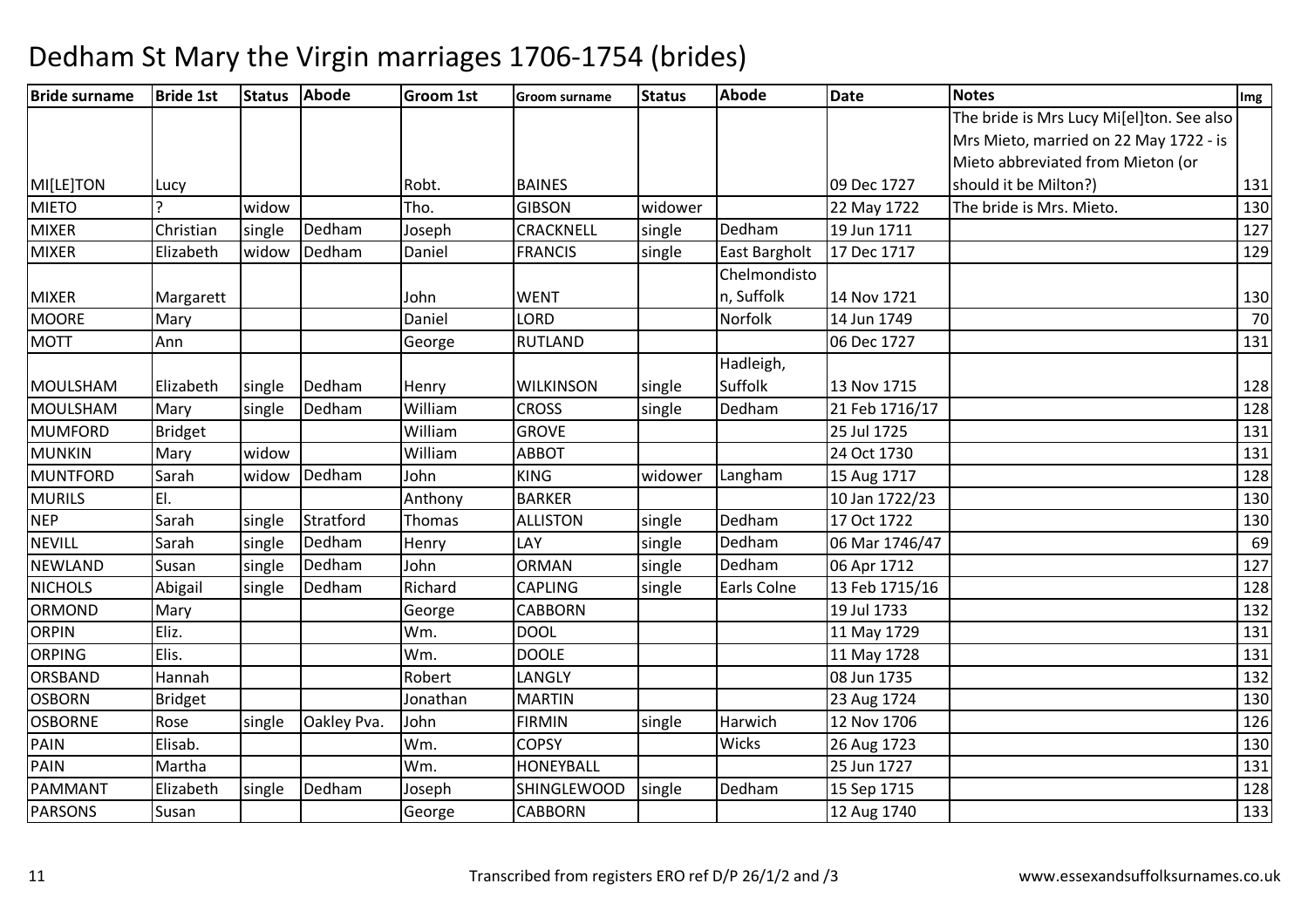| <b>Bride surname</b> | <b>Bride 1st</b> |        | Status Abode  | <b>Groom 1st</b> | <b>Groom surname</b> | <b>Status</b> | <b>Abode</b>        | <b>Date</b>    | <b>Notes</b>                      | Img |
|----------------------|------------------|--------|---------------|------------------|----------------------|---------------|---------------------|----------------|-----------------------------------|-----|
| <b>PASCALL</b>       | Martha           |        |               | John             | PAGE                 |               |                     | 02 Jul 1732    |                                   | 132 |
| <b>PAWSEY</b>        | Mary             |        |               | Samuel           | <b>BARKER</b>        |               |                     | 19 Oct 1753    |                                   | 70  |
|                      |                  |        |               |                  |                      |               | Harkstead,          |                |                                   |     |
| <b>PEACOCK</b>       | Elizabeth        | single | Dedham        | Simon            | <b>RICHOLD</b>       | widower       | Suffolk             | 09 Oct 1712    |                                   | 127 |
| <b>PEAK</b>          | Grace            | single | Dedham        | Thomas           | <b>GOSTLING</b>      | single        | Sudbury             | 24 May 1716    |                                   | 128 |
| <b>PEARSONS</b>      | Mary             |        |               | Abraham          | <b>GREEN</b>         |               |                     | 02 Apr 1738    |                                   | 132 |
| PETT                 | Sarah            | single | Dedham        | William          | <b>CROWE</b>         | single        | Dedham              | 28 Oct 1716    |                                   | 128 |
| PETTIKIN             | Mary             |        |               | James            | <b>HONEYBALL</b>     |               |                     | 29 Jul 1727    |                                   | 131 |
| <b>PHILIPS</b>       | Mary             |        |               | Joseph           | <b>BRANSON</b>       |               |                     | 11 Dec 1722    |                                   | 130 |
| PILBOROUGH           | Ann              |        |               | Benjamin         | <b>GOSLING</b>       |               |                     | 01 Oct 1730    |                                   | 131 |
| PILBOROW             | Mary             |        |               | Isaac            | <b>HAM</b>           |               |                     | 03 Jan 1727/28 |                                   | 131 |
|                      |                  |        | Much          |                  |                      |               |                     |                |                                   |     |
| PILGRIM              | Mary             | single | Clacton       | Richard          | <b>PARKER</b>        | single        | <b>Much Clacton</b> | 16 Aug 1720    |                                   | 129 |
| PLAMPIN              | Sarah            | widow  | Dedham        | Abraham          | <b>BIBBY</b>         | single        | Dedham              | 10 Aug 1735    |                                   | 132 |
| POD                  | Rachel           |        |               | William          | <b>BRETT</b>         |               |                     | 08 Jun 1736    |                                   | 132 |
| POD                  | Katherine        |        |               | John             | <b>FULLER</b>        |               |                     | 24 Oct 1742    |                                   | 133 |
| PODD                 | Eliz.            |        |               | George           | <b>COCK</b>          |               |                     | 01 Oct 1730    |                                   | 131 |
| PODD                 | Sarah            |        |               | John             | <b>HUBBART</b>       |               |                     | 05 Dec 1731    |                                   | 132 |
| <b>POLLEY</b>        | Anne             | single | Dedham        | <b>Thomas</b>    | <b>STRAND</b>        | widower       | Stratford           | 15 Jun 1708    |                                   | 126 |
| <b>POPPES</b>        | Sarah            | single | <b>Boxted</b> | John             | CASIN                | single        | Langham             | 30 Jul 1717    |                                   | 128 |
| <b>PORTER</b>        | Sarah            | single | Dedham        | <b>Thomas</b>    | <b>BARKER</b>        | single        | Dedham              | 07 Oct 1718    |                                   | 129 |
| <b>POWL</b>          | Rose             |        |               | Joshua           | <b>HEDG</b>          |               |                     | 06 Jun 1723    | Entered after November marriages. | 130 |
| <b>POWLE</b>         | Mary             | single | Dedham        | William          | <b>DEATH</b>         | single        | Dedham              | 24 Feb 1714/15 |                                   | 128 |
| <b>POWLE</b>         | Margaret         | single | Dedham        | Abraham          | HAMM                 | widower       | Dedham              | 02 Oct 1716    |                                   | 128 |
| <b>POWLE</b>         | Martha           |        |               | Thomas           | <b>FRANCIS</b>       |               |                     | 18 Jun 1732    |                                   | 132 |
| <b>POWLING</b>       | Martha           | single | Dedham        | Jeffery          | <b>HOY</b>           | single        | Dedham              | 30 Dec 1713    |                                   | 127 |
| PRATT                | Elizabeth        | single | Dedham        | James            | <b>FOSTER</b>        | single        | Dedham              | 26 Jul 1719    |                                   | 129 |
| <b>PRIOR</b>         | Elizabeth        |        |               | Isaac            | HAM                  |               |                     | 12 Jun 1735    |                                   | 132 |
| <b>PURCHASE</b>      | Sarah            | single | Dedham        | Abraham          | <b>ORMAN</b>         | single        | Dedham              | 08 Nov 1719    |                                   | 129 |
| <b>RABY</b>          | Mary             | single | Dedham        | John             | <b>WRENCH</b>        | widower       | Dedham              | 25 Aug 1719    | The groom is John Wrench jnr      | 129 |
| <b>RAND</b>          | Mary             |        |               | John             | GREEN                |               |                     | 12 Dec 1735    |                                   | 132 |
| <b>RAYSIN</b>        | Ann              | single |               | Thomas           | <b>EVITT</b>         | single        |                     | 30 May 1751    |                                   | 70  |
|                      |                  |        |               |                  |                      |               |                     |                |                                   |     |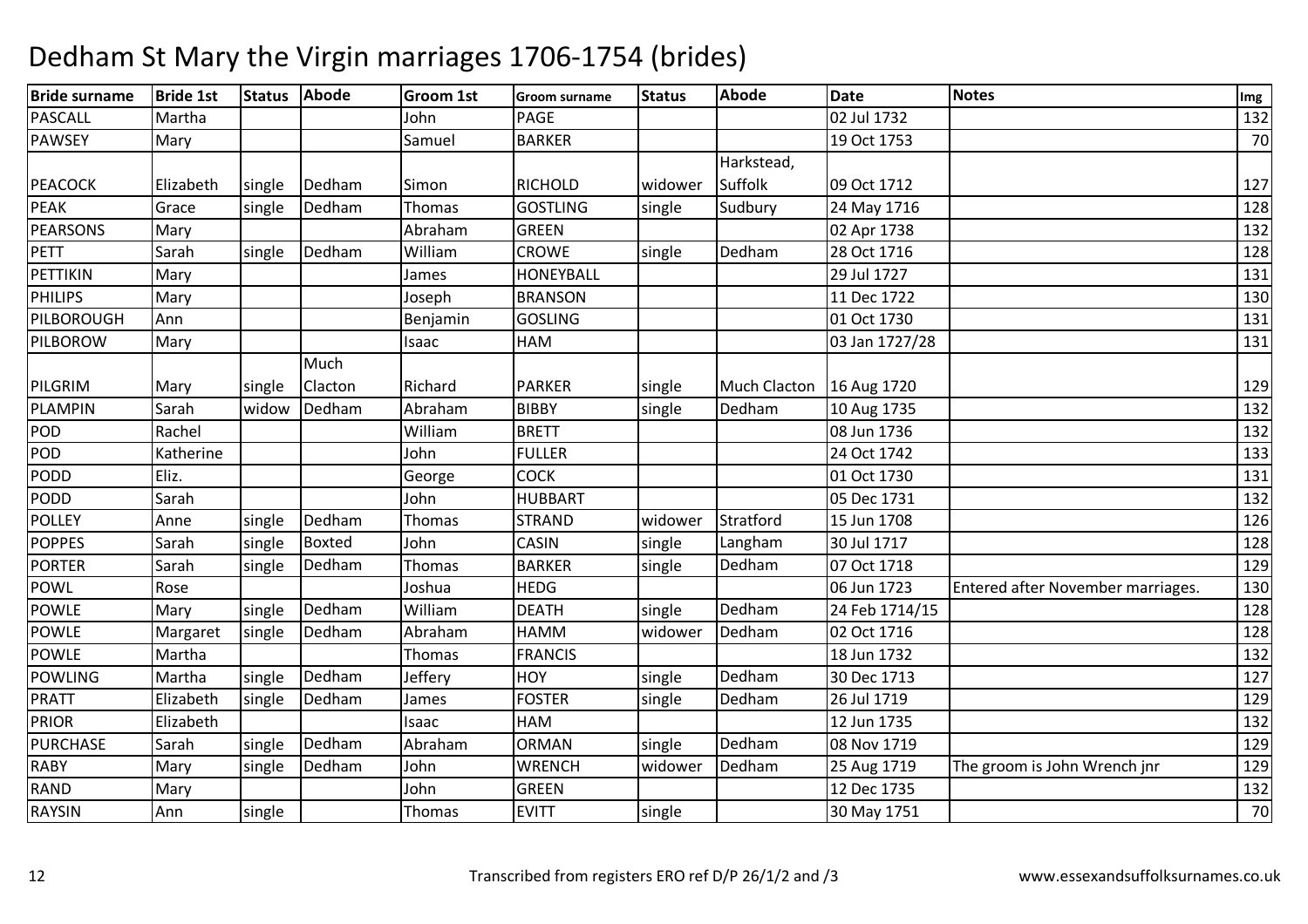| 16 Jun 1723<br>Entered after November marriages.<br>HYHAM<br>130<br>Eliz.<br>Wm.<br>Bildston,<br>Bildston,<br>Suffolk<br>Suffolk<br><b>LASLETTON</b><br>127<br>Elizabeth<br>John<br>08 Oct 1713<br>single<br>widower<br>Bromley Pva. John<br>129<br>widow<br><b>MOSS</b><br>Elmsted<br>18 Jun 1718<br>Mary<br>single<br><b>ROOT</b><br>Ann<br>Daniel<br>30 May 1723<br>130<br>Dedham<br>The groom is a "cler." - clerk.<br><b>BROME</b><br>Henny Magn.<br>28 Apr 1709<br>126<br>Margarett<br>single<br>single<br>James<br>After Feb 1731/2 marriages.<br>Dedham<br>William<br>Kitton, Suffolk   16 Sep 1731<br>Elizabeth<br>132<br>single<br><b>SIMES</b><br>single<br>Mr. Thomas Watkinson & Mrs. Judith<br>Judith<br><b>WATKINSON</b><br>06 Feb 1732/33<br>132<br>Thomas<br>Rogers<br>03 Oct 1753<br>70<br>SANDERS<br>Mary<br>Thomas<br>widower<br>single<br>Alice<br>John<br><b>COCK</b><br>01 Oct 1728<br>131<br>70<br>20 Feb 1752<br>Robert<br><b>PAMONT</b><br>Margaret<br>widower<br>single<br>Dedham<br>Martha<br>Dedham<br><b>CLARK</b><br>26 Oct 1721<br>130<br>Thomas<br>Elis.<br><b>WRINCH</b><br>130<br>22 Nov 1723<br>James<br>Deborah<br>Daniel<br><b>HARPER</b><br>13 Jun 1736<br>132<br><b>BRUCE</b><br>23 Oct 1735<br>132<br>Elizabeth<br>Samuel<br>Phebe<br>Abraham<br><b>HAM</b><br>131<br>13 May 1729<br>126<br>Lawford<br><b>BOREHAM</b><br>Lawford<br>John<br>03 Apr 1707<br>Margaret<br>single<br>single<br>John<br>131<br>Sarah<br><b>SEXTON</b><br>09 Dec 1724<br>Dedham<br>Dedham<br>Mercy<br>Benjamin<br><b>HAMM</b><br>24 Dec 1710<br>126<br>single<br>single<br>Mary<br>Tho.<br>131<br>16 Nov 1727<br>SOUTHERNWOOD<br>133<br><b>DEACON</b><br>John<br>11 May 1740<br>Mary<br>131<br><b>Thomas</b><br><b>GLANFIELD</b><br>05 Aug 1729<br>Anna<br>William<br>Martha<br><b>SHEPPERD</b><br>132<br>04 Jan 1732/33<br>14 Jul 1752<br>70<br>Susan<br><b>SANDERS</b><br>Joseph<br>Dedham<br>Ardleigh<br>Robert<br>LUFKIN<br>14 Jun 1709<br>126<br>single<br>widower<br>Mary<br>Dedham<br>John<br><b>HAM</b><br>Dedham<br>132<br>Elizabeth<br>By banns<br>single<br>single<br>05 May 1734<br><b>WEBB</b><br>Elizabeth<br>131<br>Aaron<br>08 Apr 1729<br>Dedham<br>Wicks<br>Sarah<br>126<br>John<br><b>HAYWARD</b><br>widower<br>13 Dec 1709<br>widow<br>127<br>Edward<br>LAYE<br>Mary<br>Harwich<br>Harwich<br>09 Sep 1712<br>single<br>widower | <b>Bride surname</b> | <b>Bride 1st</b> | <b>Status</b> | <b>Abode</b> | <b>Groom 1st</b> | <b>Groom surname</b> | <b>Status</b> | <b>Abode</b> | <b>Date</b> | <b>Notes</b> | Img |
|-----------------------------------------------------------------------------------------------------------------------------------------------------------------------------------------------------------------------------------------------------------------------------------------------------------------------------------------------------------------------------------------------------------------------------------------------------------------------------------------------------------------------------------------------------------------------------------------------------------------------------------------------------------------------------------------------------------------------------------------------------------------------------------------------------------------------------------------------------------------------------------------------------------------------------------------------------------------------------------------------------------------------------------------------------------------------------------------------------------------------------------------------------------------------------------------------------------------------------------------------------------------------------------------------------------------------------------------------------------------------------------------------------------------------------------------------------------------------------------------------------------------------------------------------------------------------------------------------------------------------------------------------------------------------------------------------------------------------------------------------------------------------------------------------------------------------------------------------------------------------------------------------------------------------------------------------------------------------------------------------------------------------------------------------------------------------------------------------------------------------------------------------------------------------------------------------------------------------------------------------------------------------------------------------------------------------------------------------------------------------|----------------------|------------------|---------------|--------------|------------------|----------------------|---------------|--------------|-------------|--------------|-----|
|                                                                                                                                                                                                                                                                                                                                                                                                                                                                                                                                                                                                                                                                                                                                                                                                                                                                                                                                                                                                                                                                                                                                                                                                                                                                                                                                                                                                                                                                                                                                                                                                                                                                                                                                                                                                                                                                                                                                                                                                                                                                                                                                                                                                                                                                                                                                                                       | <b>RESBIE</b>        |                  |               |              |                  |                      |               |              |             |              |     |
|                                                                                                                                                                                                                                                                                                                                                                                                                                                                                                                                                                                                                                                                                                                                                                                                                                                                                                                                                                                                                                                                                                                                                                                                                                                                                                                                                                                                                                                                                                                                                                                                                                                                                                                                                                                                                                                                                                                                                                                                                                                                                                                                                                                                                                                                                                                                                                       |                      |                  |               |              |                  |                      |               |              |             |              |     |
|                                                                                                                                                                                                                                                                                                                                                                                                                                                                                                                                                                                                                                                                                                                                                                                                                                                                                                                                                                                                                                                                                                                                                                                                                                                                                                                                                                                                                                                                                                                                                                                                                                                                                                                                                                                                                                                                                                                                                                                                                                                                                                                                                                                                                                                                                                                                                                       | <b>REVETT</b>        |                  |               |              |                  |                      |               |              |             |              |     |
|                                                                                                                                                                                                                                                                                                                                                                                                                                                                                                                                                                                                                                                                                                                                                                                                                                                                                                                                                                                                                                                                                                                                                                                                                                                                                                                                                                                                                                                                                                                                                                                                                                                                                                                                                                                                                                                                                                                                                                                                                                                                                                                                                                                                                                                                                                                                                                       |                      |                  |               |              |                  |                      |               |              |             |              |     |
|                                                                                                                                                                                                                                                                                                                                                                                                                                                                                                                                                                                                                                                                                                                                                                                                                                                                                                                                                                                                                                                                                                                                                                                                                                                                                                                                                                                                                                                                                                                                                                                                                                                                                                                                                                                                                                                                                                                                                                                                                                                                                                                                                                                                                                                                                                                                                                       | RICHARD              |                  |               |              |                  |                      |               |              |             |              |     |
|                                                                                                                                                                                                                                                                                                                                                                                                                                                                                                                                                                                                                                                                                                                                                                                                                                                                                                                                                                                                                                                                                                                                                                                                                                                                                                                                                                                                                                                                                                                                                                                                                                                                                                                                                                                                                                                                                                                                                                                                                                                                                                                                                                                                                                                                                                                                                                       | <b>RICHARDS</b>      |                  |               |              |                  |                      |               |              |             |              |     |
|                                                                                                                                                                                                                                                                                                                                                                                                                                                                                                                                                                                                                                                                                                                                                                                                                                                                                                                                                                                                                                                                                                                                                                                                                                                                                                                                                                                                                                                                                                                                                                                                                                                                                                                                                                                                                                                                                                                                                                                                                                                                                                                                                                                                                                                                                                                                                                       | <b>ROGERS</b>        |                  |               |              |                  |                      |               |              |             |              |     |
|                                                                                                                                                                                                                                                                                                                                                                                                                                                                                                                                                                                                                                                                                                                                                                                                                                                                                                                                                                                                                                                                                                                                                                                                                                                                                                                                                                                                                                                                                                                                                                                                                                                                                                                                                                                                                                                                                                                                                                                                                                                                                                                                                                                                                                                                                                                                                                       | <b>ROGERS</b>        |                  |               |              |                  |                      |               |              |             |              |     |
|                                                                                                                                                                                                                                                                                                                                                                                                                                                                                                                                                                                                                                                                                                                                                                                                                                                                                                                                                                                                                                                                                                                                                                                                                                                                                                                                                                                                                                                                                                                                                                                                                                                                                                                                                                                                                                                                                                                                                                                                                                                                                                                                                                                                                                                                                                                                                                       |                      |                  |               |              |                  |                      |               |              |             |              |     |
|                                                                                                                                                                                                                                                                                                                                                                                                                                                                                                                                                                                                                                                                                                                                                                                                                                                                                                                                                                                                                                                                                                                                                                                                                                                                                                                                                                                                                                                                                                                                                                                                                                                                                                                                                                                                                                                                                                                                                                                                                                                                                                                                                                                                                                                                                                                                                                       | <b>ROGERS</b>        |                  |               |              |                  |                      |               |              |             |              |     |
|                                                                                                                                                                                                                                                                                                                                                                                                                                                                                                                                                                                                                                                                                                                                                                                                                                                                                                                                                                                                                                                                                                                                                                                                                                                                                                                                                                                                                                                                                                                                                                                                                                                                                                                                                                                                                                                                                                                                                                                                                                                                                                                                                                                                                                                                                                                                                                       | <b>ROOK</b>          |                  |               |              |                  |                      |               |              |             |              |     |
|                                                                                                                                                                                                                                                                                                                                                                                                                                                                                                                                                                                                                                                                                                                                                                                                                                                                                                                                                                                                                                                                                                                                                                                                                                                                                                                                                                                                                                                                                                                                                                                                                                                                                                                                                                                                                                                                                                                                                                                                                                                                                                                                                                                                                                                                                                                                                                       | <b>ROOT</b>          |                  |               |              |                  |                      |               |              |             |              |     |
|                                                                                                                                                                                                                                                                                                                                                                                                                                                                                                                                                                                                                                                                                                                                                                                                                                                                                                                                                                                                                                                                                                                                                                                                                                                                                                                                                                                                                                                                                                                                                                                                                                                                                                                                                                                                                                                                                                                                                                                                                                                                                                                                                                                                                                                                                                                                                                       | <b>ROOT</b>          |                  |               |              |                  |                      |               |              |             |              |     |
|                                                                                                                                                                                                                                                                                                                                                                                                                                                                                                                                                                                                                                                                                                                                                                                                                                                                                                                                                                                                                                                                                                                                                                                                                                                                                                                                                                                                                                                                                                                                                                                                                                                                                                                                                                                                                                                                                                                                                                                                                                                                                                                                                                                                                                                                                                                                                                       | ROUSE                |                  |               |              |                  |                      |               |              |             |              |     |
|                                                                                                                                                                                                                                                                                                                                                                                                                                                                                                                                                                                                                                                                                                                                                                                                                                                                                                                                                                                                                                                                                                                                                                                                                                                                                                                                                                                                                                                                                                                                                                                                                                                                                                                                                                                                                                                                                                                                                                                                                                                                                                                                                                                                                                                                                                                                                                       | <b>ROUSE</b>         |                  |               |              |                  |                      |               |              |             |              |     |
|                                                                                                                                                                                                                                                                                                                                                                                                                                                                                                                                                                                                                                                                                                                                                                                                                                                                                                                                                                                                                                                                                                                                                                                                                                                                                                                                                                                                                                                                                                                                                                                                                                                                                                                                                                                                                                                                                                                                                                                                                                                                                                                                                                                                                                                                                                                                                                       | <b>RUDKIN</b>        |                  |               |              |                  |                      |               |              |             |              |     |
|                                                                                                                                                                                                                                                                                                                                                                                                                                                                                                                                                                                                                                                                                                                                                                                                                                                                                                                                                                                                                                                                                                                                                                                                                                                                                                                                                                                                                                                                                                                                                                                                                                                                                                                                                                                                                                                                                                                                                                                                                                                                                                                                                                                                                                                                                                                                                                       | <b>SADLER</b>        |                  |               |              |                  |                      |               |              |             |              |     |
|                                                                                                                                                                                                                                                                                                                                                                                                                                                                                                                                                                                                                                                                                                                                                                                                                                                                                                                                                                                                                                                                                                                                                                                                                                                                                                                                                                                                                                                                                                                                                                                                                                                                                                                                                                                                                                                                                                                                                                                                                                                                                                                                                                                                                                                                                                                                                                       | SANDERS              |                  |               |              |                  |                      |               |              |             |              |     |
|                                                                                                                                                                                                                                                                                                                                                                                                                                                                                                                                                                                                                                                                                                                                                                                                                                                                                                                                                                                                                                                                                                                                                                                                                                                                                                                                                                                                                                                                                                                                                                                                                                                                                                                                                                                                                                                                                                                                                                                                                                                                                                                                                                                                                                                                                                                                                                       | <b>SAWKINS</b>       |                  |               |              |                  |                      |               |              |             |              |     |
|                                                                                                                                                                                                                                                                                                                                                                                                                                                                                                                                                                                                                                                                                                                                                                                                                                                                                                                                                                                                                                                                                                                                                                                                                                                                                                                                                                                                                                                                                                                                                                                                                                                                                                                                                                                                                                                                                                                                                                                                                                                                                                                                                                                                                                                                                                                                                                       | <b>SAWKINS</b>       |                  |               |              |                  |                      |               |              |             |              |     |
|                                                                                                                                                                                                                                                                                                                                                                                                                                                                                                                                                                                                                                                                                                                                                                                                                                                                                                                                                                                                                                                                                                                                                                                                                                                                                                                                                                                                                                                                                                                                                                                                                                                                                                                                                                                                                                                                                                                                                                                                                                                                                                                                                                                                                                                                                                                                                                       | SAYER                |                  |               |              |                  |                      |               |              |             |              |     |
|                                                                                                                                                                                                                                                                                                                                                                                                                                                                                                                                                                                                                                                                                                                                                                                                                                                                                                                                                                                                                                                                                                                                                                                                                                                                                                                                                                                                                                                                                                                                                                                                                                                                                                                                                                                                                                                                                                                                                                                                                                                                                                                                                                                                                                                                                                                                                                       | <b>SCOBOL</b>        |                  |               |              |                  |                      |               |              |             |              |     |
|                                                                                                                                                                                                                                                                                                                                                                                                                                                                                                                                                                                                                                                                                                                                                                                                                                                                                                                                                                                                                                                                                                                                                                                                                                                                                                                                                                                                                                                                                                                                                                                                                                                                                                                                                                                                                                                                                                                                                                                                                                                                                                                                                                                                                                                                                                                                                                       | <b>SEWELL</b>        |                  |               |              |                  |                      |               |              |             |              |     |
|                                                                                                                                                                                                                                                                                                                                                                                                                                                                                                                                                                                                                                                                                                                                                                                                                                                                                                                                                                                                                                                                                                                                                                                                                                                                                                                                                                                                                                                                                                                                                                                                                                                                                                                                                                                                                                                                                                                                                                                                                                                                                                                                                                                                                                                                                                                                                                       | <b>SHARP</b>         |                  |               |              |                  |                      |               |              |             |              |     |
|                                                                                                                                                                                                                                                                                                                                                                                                                                                                                                                                                                                                                                                                                                                                                                                                                                                                                                                                                                                                                                                                                                                                                                                                                                                                                                                                                                                                                                                                                                                                                                                                                                                                                                                                                                                                                                                                                                                                                                                                                                                                                                                                                                                                                                                                                                                                                                       | <b>SHARP</b>         |                  |               |              |                  |                      |               |              |             |              |     |
|                                                                                                                                                                                                                                                                                                                                                                                                                                                                                                                                                                                                                                                                                                                                                                                                                                                                                                                                                                                                                                                                                                                                                                                                                                                                                                                                                                                                                                                                                                                                                                                                                                                                                                                                                                                                                                                                                                                                                                                                                                                                                                                                                                                                                                                                                                                                                                       | <b>SHARP</b>         |                  |               |              |                  |                      |               |              |             |              |     |
|                                                                                                                                                                                                                                                                                                                                                                                                                                                                                                                                                                                                                                                                                                                                                                                                                                                                                                                                                                                                                                                                                                                                                                                                                                                                                                                                                                                                                                                                                                                                                                                                                                                                                                                                                                                                                                                                                                                                                                                                                                                                                                                                                                                                                                                                                                                                                                       | <b>SHARPE</b>        |                  |               |              |                  |                      |               |              |             |              |     |
|                                                                                                                                                                                                                                                                                                                                                                                                                                                                                                                                                                                                                                                                                                                                                                                                                                                                                                                                                                                                                                                                                                                                                                                                                                                                                                                                                                                                                                                                                                                                                                                                                                                                                                                                                                                                                                                                                                                                                                                                                                                                                                                                                                                                                                                                                                                                                                       | <b>SHARPE</b>        |                  |               |              |                  |                      |               |              |             |              |     |
|                                                                                                                                                                                                                                                                                                                                                                                                                                                                                                                                                                                                                                                                                                                                                                                                                                                                                                                                                                                                                                                                                                                                                                                                                                                                                                                                                                                                                                                                                                                                                                                                                                                                                                                                                                                                                                                                                                                                                                                                                                                                                                                                                                                                                                                                                                                                                                       | SHEARMAN             |                  |               |              |                  |                      |               |              |             |              |     |
|                                                                                                                                                                                                                                                                                                                                                                                                                                                                                                                                                                                                                                                                                                                                                                                                                                                                                                                                                                                                                                                                                                                                                                                                                                                                                                                                                                                                                                                                                                                                                                                                                                                                                                                                                                                                                                                                                                                                                                                                                                                                                                                                                                                                                                                                                                                                                                       | SHERMAN              |                  |               |              |                  |                      |               |              |             |              |     |
|                                                                                                                                                                                                                                                                                                                                                                                                                                                                                                                                                                                                                                                                                                                                                                                                                                                                                                                                                                                                                                                                                                                                                                                                                                                                                                                                                                                                                                                                                                                                                                                                                                                                                                                                                                                                                                                                                                                                                                                                                                                                                                                                                                                                                                                                                                                                                                       | SHERMAN              |                  |               |              |                  |                      |               |              |             |              |     |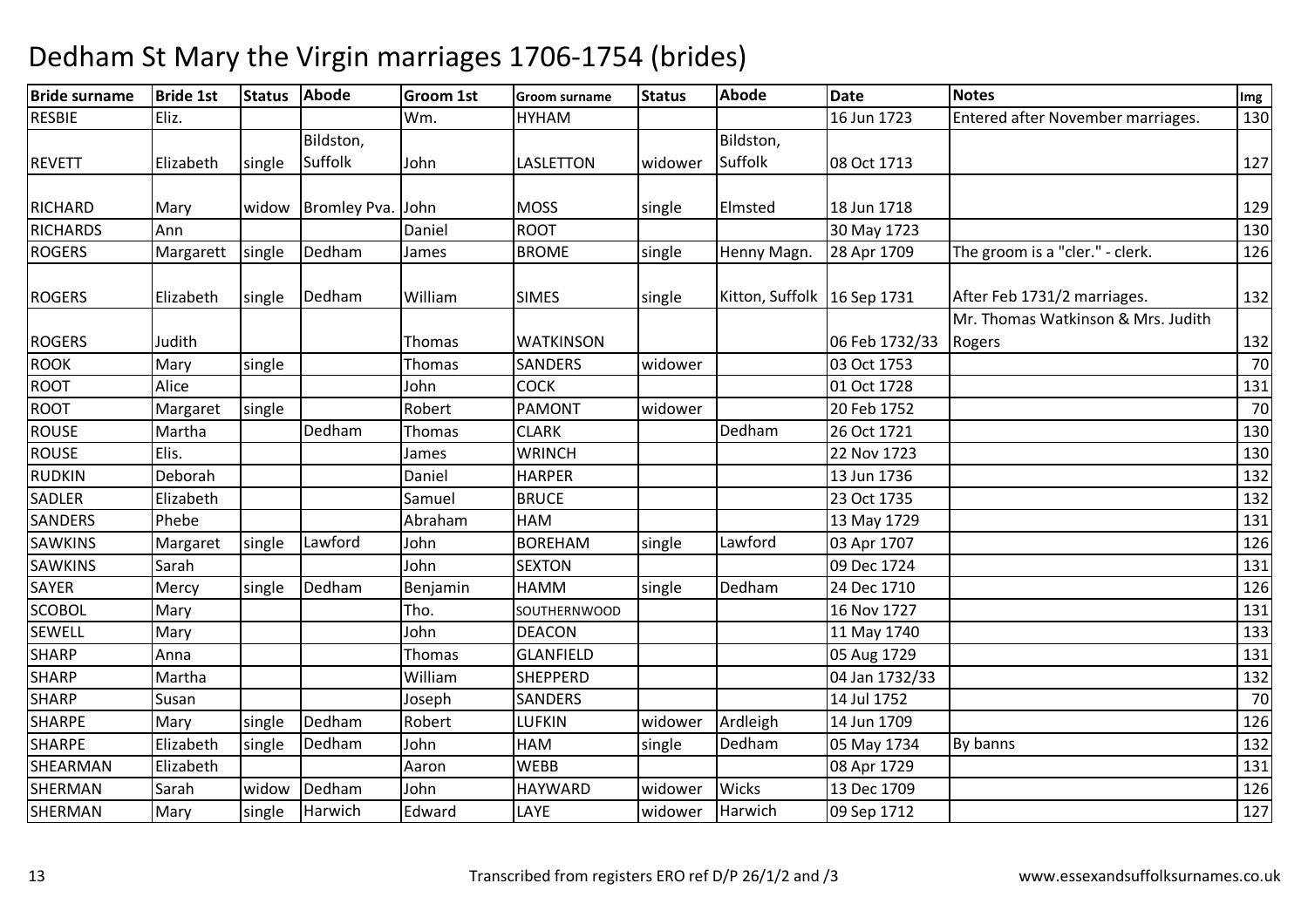#### **Bride surname Bride 1st Status Abode Groom 1st Groom surname Status Abode Date Notes Img SHERMAN** N Mary Joseph BROWNSMITH 21 Nov 1725 21 Nov 1725 131 SHERMANN Mary James COWEL 132 **SHINGLEWOOD**  Sarah widow Dedhamm Joseph MANHOOD widower Dedham 23 Dec 1708 11 126 1708 126 SHRIVE Dorcas Isingle Dedham John SLADE widower Dedham 10 \* 1706 Month unclear - comes in the middle of October marriages and seems to be June or January. 125 $127$ SIDAA Mary single Dedham m John PARKER single Maningtree 20 Apr 1714 127<br>1995 - John Stein Schweizer, deutsche Spanisher (d. 1879) SMITHH Mary Single Ardleigh William m MUNKIN single Langham 09 Nov 1712 127<br>127 SMITHH Elizabeth Edward BEARDWELL 08 May 1733 132 SMYTHAnne Single Dedham<br>Anne Single Dedham m Thomas MANHOOD single Wivenhoe 24 Dec 1712 127 127 127 SMYTHsingle Dedham<br>single Dedham m Robert MOORE single Dedham 01 Feb 1718/19 129<br>129 - Robert Saving Line Saving School (1898) **SOUTHGATE**  ElizabethDedham Allen DOWNS single Dedham 06 May 1709 <sup>126</sup> SPINDLERR Susan single James HUBBARD D single 17 Feb 1754 70 **STERNE** Susanna *single*  Dedham James THURSTONE single Dedham 07 Nov 1717 <sup>129</sup> **STEVENS** Mary single Dedhamm | Zechariah | NORMAN | single | Mistley | 12 Feb 1720/21 | 130 | 130 | 130 | 130 | 130 | 130 | 130 | 130 | 130 | 130 | 130 | 130 | 130 | 130 | 130 | 130 | 130 | 130 | 130 | 130 | 130 | 130 | 130 | 130 | 130 | 130 | 130 | STOWW Mary single Isaac HAYWARD single 19 Sep 1747 69<br>AND Elizabeth Themes WILDIN STRANDD Elizabeth Thomas WILDIN N 132 **STRANGE** Eliz. Research Library Publishers (Abraham HOBROUGH 31 Oct 1728 <sup>131</sup> STUDDHannah single Dedham m John HURREL single Ardleigh 29 May 1716 128 march 128 STUTTON Jane Isingle Dedham m Danl? RUDKYN single Dedham 30 Sep 1708<br>1986 - Carrier Leones, 1996 Some of entry quite faded. Groom's first name difficult to read. 126132 **SUDBURY** Y Mary 1988 COWEL 1. 23 Jun 1736 6 132 SUDDRINGWOOD Eliz. Tho. BRANSONN 25 Apr 1723 25 Apr 1723 25 Apr 1723 25 Apr 1723 25 Apr 2013 0 SUDDRINGWOOD Eliz. JohnJohn **CROUCH** 26 Jun 1723 | Entered after November marriages. | 130 TASPOLE Mary I Dedham m John PENNYKIN Dedham 26 Dec 1745 The groom's surname is given as "Pennykin or Pennacle.""69 TASPOLE Mary I Dedham m John PENNACLE Dedham 26 Dec 1745 The groom's surname is given as "Pennykin or Pennacle.""69 TATUM **Elizabeth** single Nayland, SuffolkSuffolk Daniel GARDINER single Bromeley Pva. 28 Nov 1717<br>Dedham John STRANGE single Dedham 15 Oct 1707 <u>2</u> 129 TAYLORElizabeth *single* m |John |STRANGE |single |Dedham |15 Oct 1707 | | 126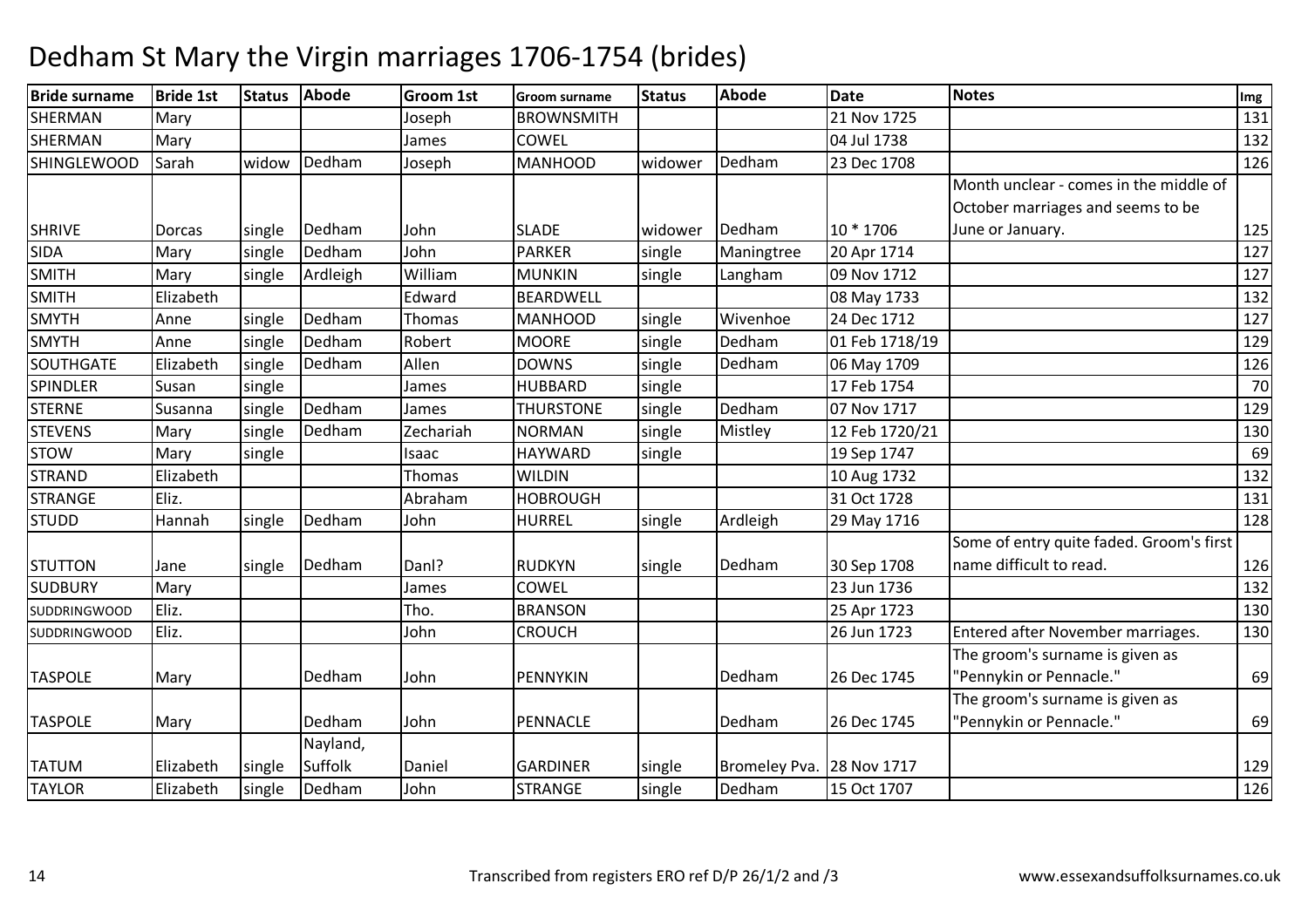#### **Bride surname Bride 1st Status Abode Groom 1st Groom surname Status Abode Date Notes Img** TAYLOR | Elizabeth | single | Hinclesham<br>TAYLOR | Elisabeth | Dedham m Arthur COOK single Roydon, Suffolk 31 Mar 17144 127 TAYLORElisabeth James FORSTER Dedham 03 Oct 1745 <sup>69</sup> TAYLORMartha **widow** w Thomas AYLWOOD single 03 Feb 1752 70 **THEOBALDS** Frances **Dedham** m Benjamin LITTLE Dedham 11 Dec 1744 - Benjamin LITTLE 69<br>En El Concert de Localiste de Little de Little de Little de Little de Little de Little de Little de Little de **THORP** P Mary National P Mary New Mary New YosBORN N 131 THURLOE Sarah Single Dedham m Josiah MASSANT widower<br>———————————————————— **Ballington** Hamlett 16 Feb 1713/144 127 THURSTONElizabeth single Dedham<br>Susa. Richard FOSTER widower Dedham 29 Apr 1719 The groom is Richard Foster junr. 129<br>Joseph ALSTON 131 THURSTONN Susa. Juseph ALSTON 01 Oct 1729 131 **THURSTONE**  Annesingle Dedham m Edmund FENN single Dedham 18 Jun 1719 129<br>1999 - The State of Tennis State of Tennis Indiana 18 Jun 1719 129 TIBBALDD Hannah William m DYKES 133<br>133 Jul 1740 133 Jul 1740 133 TOWNSENDElizabeth single Dedham m Hunt BURNET single Ireland 15 Sep 1734 By banns 132 TRACY Amy single East Bergholt Richard HARRIS widower Beamont 26 Sep 17188 129 TURNERR Rose July 132 TWILTERR Mary James CRANE 133 Apr 1733 132 TYLERAnn single Dedham m Joshua HUNNOX single Dedham 13 Oct 1743 By banns 1998 COM 1898 COM 1898 COM 1898 COM 1898 COM 1899 COM 1899 COM<br>1999 Communication of the Second Lines of the Communication of the Communication of the Communication of the VINCEE Susanna Nuilliam Nuilliam m BRETT 25 Jan 1738/39 133<br>25 Jan 1738/39 133 VINCE Susan Dedhamm James SOUTHERNWOOD widower Dedham 19 Aug 1743 By banns 19 Augustus 169 By banns 169 By banns 169 By banns 169<br>The Council of the Council of the Council of the Council of the Council of the Council of the Council of the C **VINCE**  Sarah DedhamAbraham<br>John CHAPLIN widower Dedham 28 Oct 1744 <sup>69</sup> VINCE Annesingle John<br>
Boldward **BACON** N Widower 19 Feb 1754 70 WAKELINN Elizabeth Edward COLE 25 Nov 1732 25 Nov 1732 25 Nov 1732 25 Nov 1732 25 Nov 1732 25 Nov 1732 25 Nov 1732 25 Nov 1732 25 Nov 1732 25 Nov 1732 25 Nov 1732 25 Nov 1732 25 Nov 1732 25 Nov 1732 25 Nov 1732 25 Nov 1732 25 Nov WALGRAVE Mary single Debenham, **Suffolk** | Suffolk | Henry | SMITH | widower<br>| Harwich | Joseph | COLLIER | widower Debenham, Suffolk 17 Oct 17066 125 WALKERR Mannah Single Harwich Joseph COLLIER widower Harwich 09 Apr 1716 128 WALKERR Jane Thomas ROUSE 19 Jul 1733 132 WALLIS Judith John STERNE 27 Mar 1725 <sup>131</sup> **WARD** Sarah Single Dedham<br>Hannah single Dedham William<br>Henry BACON single Great Oakly 18 May 1710 Some of the entry is faded. 126<br>OSBORNE single Ardleigh 23 Jun 1713 WARNERHannah Single Dedham<br>Martha Single Ardleigh Henry OSBORNE single Ardleigh 23 Jun 1713 <sup>127</sup> WARNERR Martha single Ardleigh William m HATCH single Dedham 17 Apr 1715 128<br>1988 - The London State of the Second Line of the Second Line of the Second Line of the Second Line of the Second Line WARNERElizabeth single Dedham Richard NICE single Ardleigh 05 Feb 1717/18 <sup>129</sup>